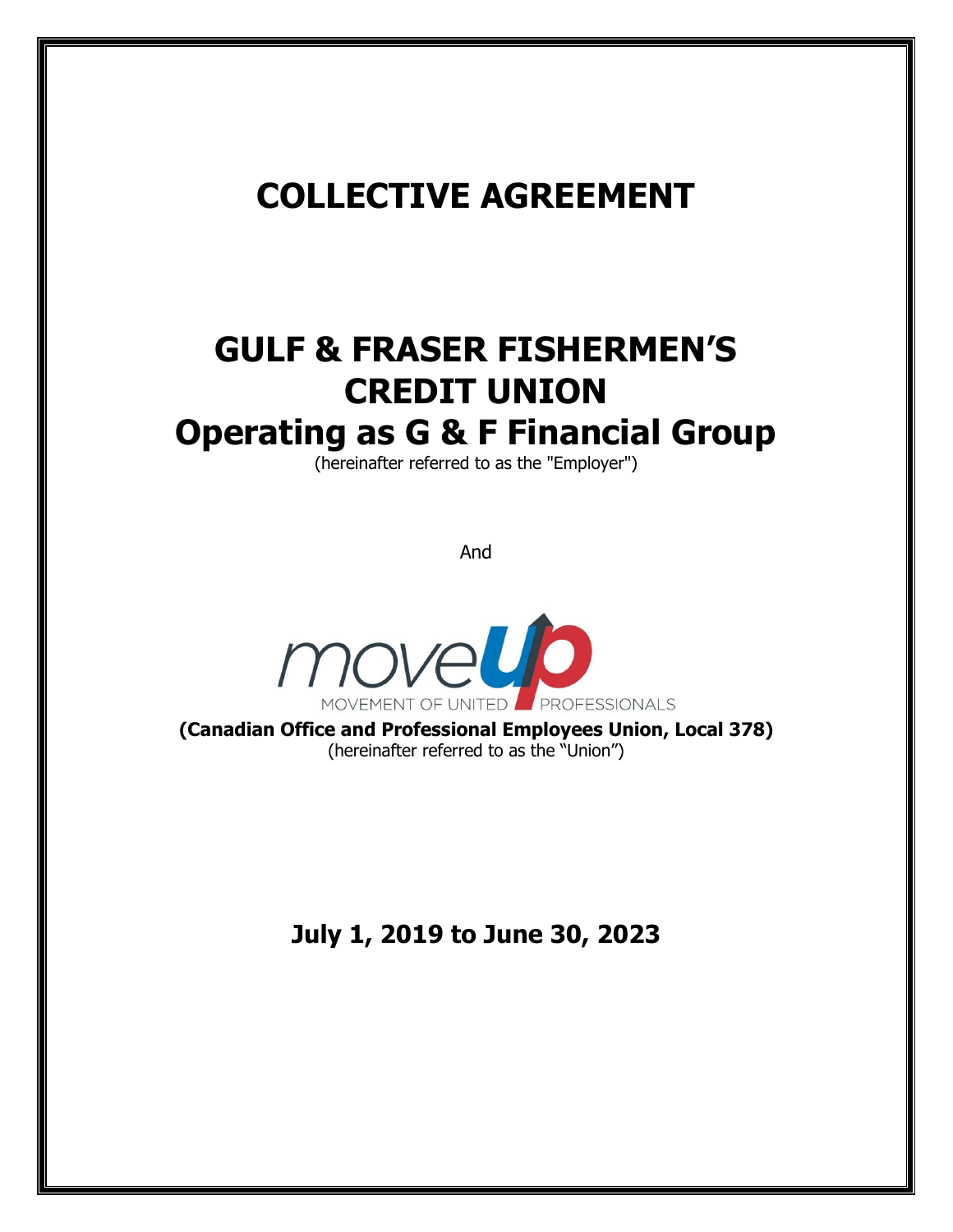# **TABLE of CONTENTS**

| 3.1 |  |
|-----|--|
|     |  |
| 3.3 |  |
|     |  |
| 5.1 |  |
| 5.2 |  |
| 5.3 |  |
| 5.4 |  |
| 5.5 |  |
|     |  |
|     |  |
|     |  |
| 6.4 |  |
|     |  |
|     |  |
|     |  |
|     |  |
|     |  |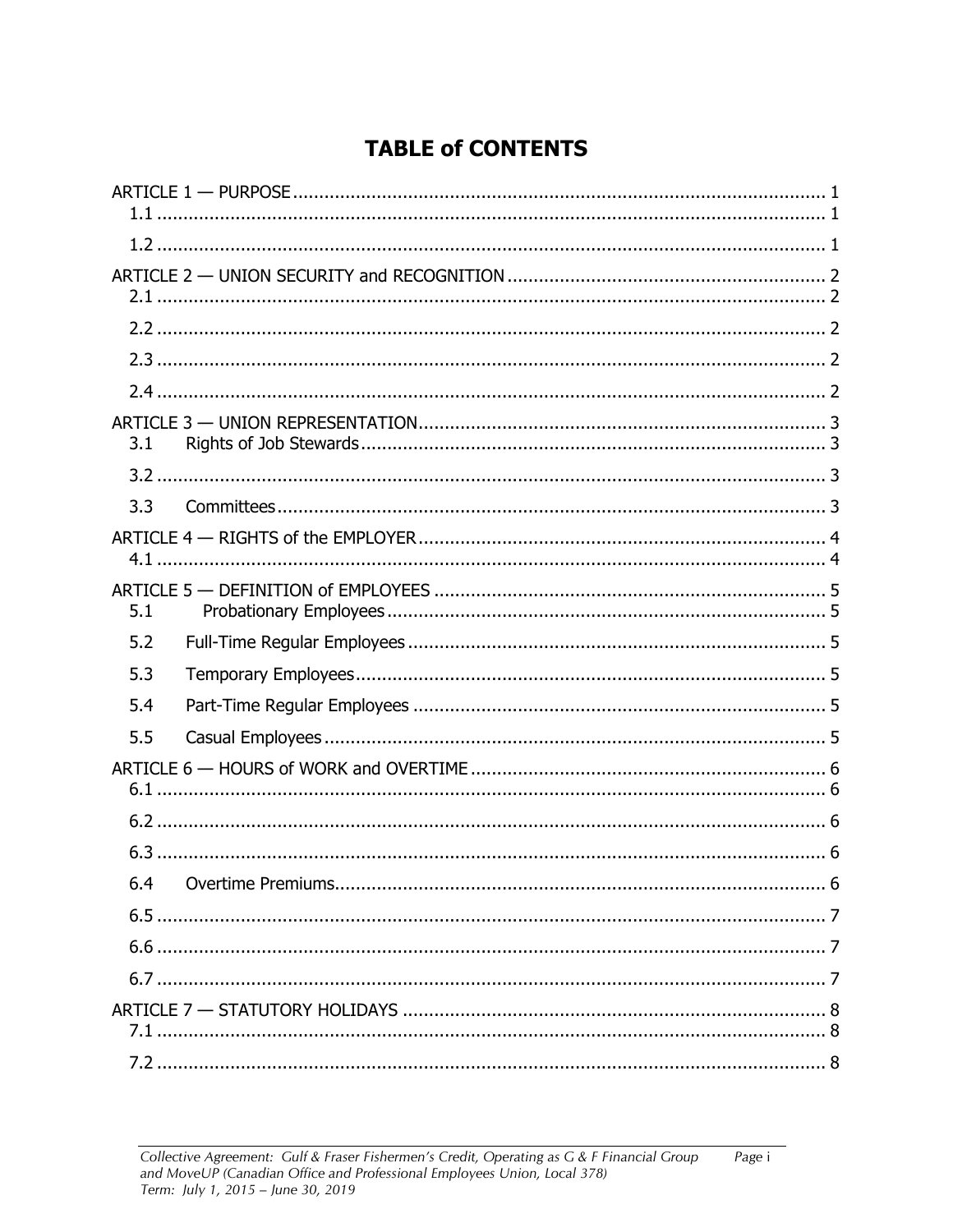| 8.11 |                                                               |  |
|------|---------------------------------------------------------------|--|
| 9.1  |                                                               |  |
| 9.2  |                                                               |  |
| 9.3  |                                                               |  |
| 9.4  |                                                               |  |
| 9.5  |                                                               |  |
| 9.6  |                                                               |  |
| 10.1 | ARTICLE 10 - BENEFIT PLANS, CARE DAYS and PERSONAL ILLNESS 14 |  |
| 10.2 |                                                               |  |
| 10.3 |                                                               |  |
|      |                                                               |  |
|      |                                                               |  |
| 11.2 |                                                               |  |
|      |                                                               |  |
|      |                                                               |  |
| 11.5 |                                                               |  |
|      |                                                               |  |
|      |                                                               |  |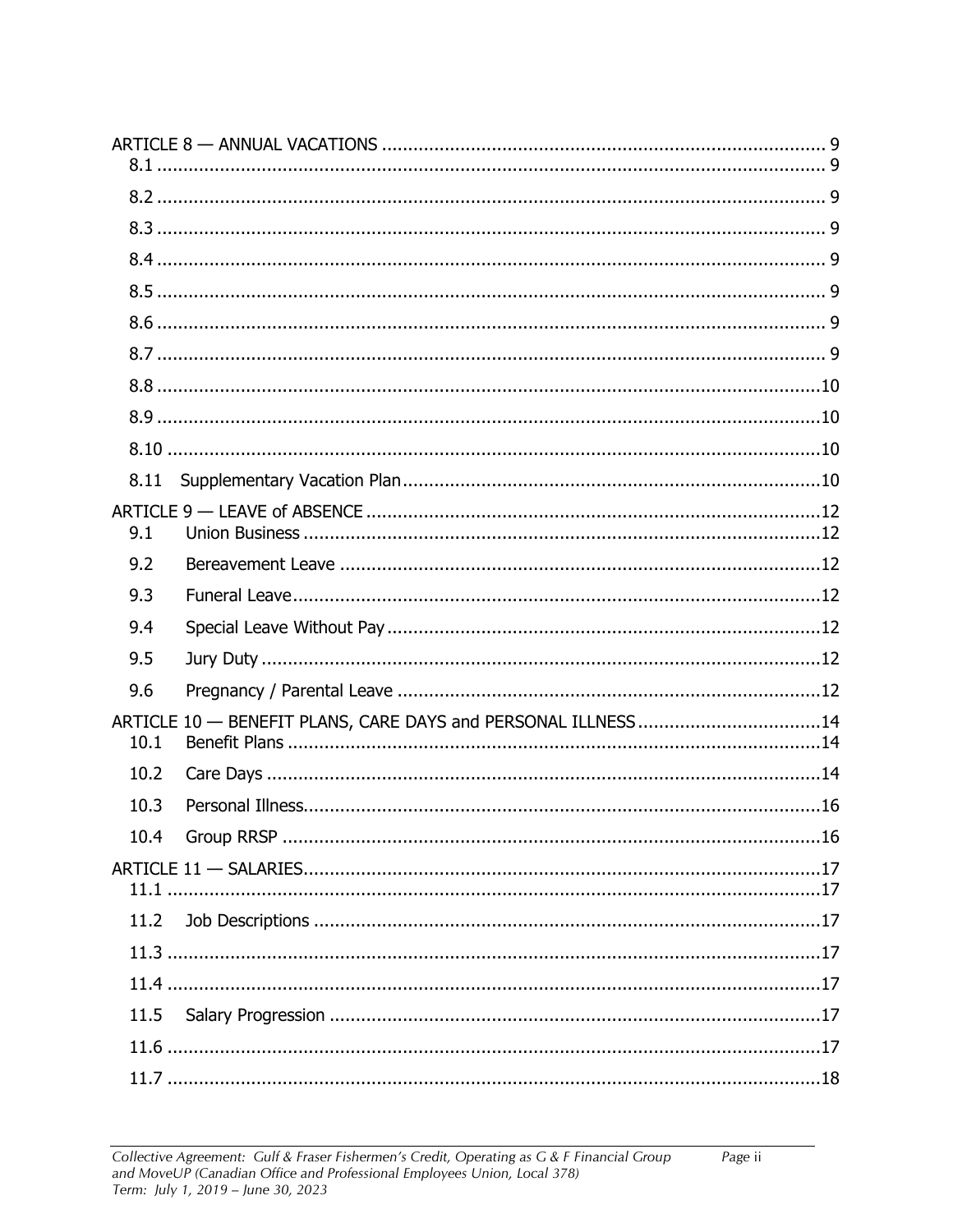| 12.1  |                |      |
|-------|----------------|------|
| 12.2  |                |      |
|       |                |      |
| 12.4  |                |      |
| 12.5  |                |      |
| 12.6  |                |      |
|       |                |      |
|       |                |      |
|       |                |      |
|       |                |      |
|       |                |      |
|       |                |      |
|       |                |      |
|       |                |      |
|       |                |      |
| 14.1  |                |      |
| 14.2  |                |      |
| 14.3  |                |      |
| 14.4  |                |      |
| 14.5  |                |      |
| 14.6  | Employee Loans | . 23 |
| 14.7  |                |      |
| 14.8  |                |      |
| 14.9  |                |      |
| 14.10 |                |      |
| 14.11 |                |      |
| 14.12 |                |      |
|       |                |      |
|       |                |      |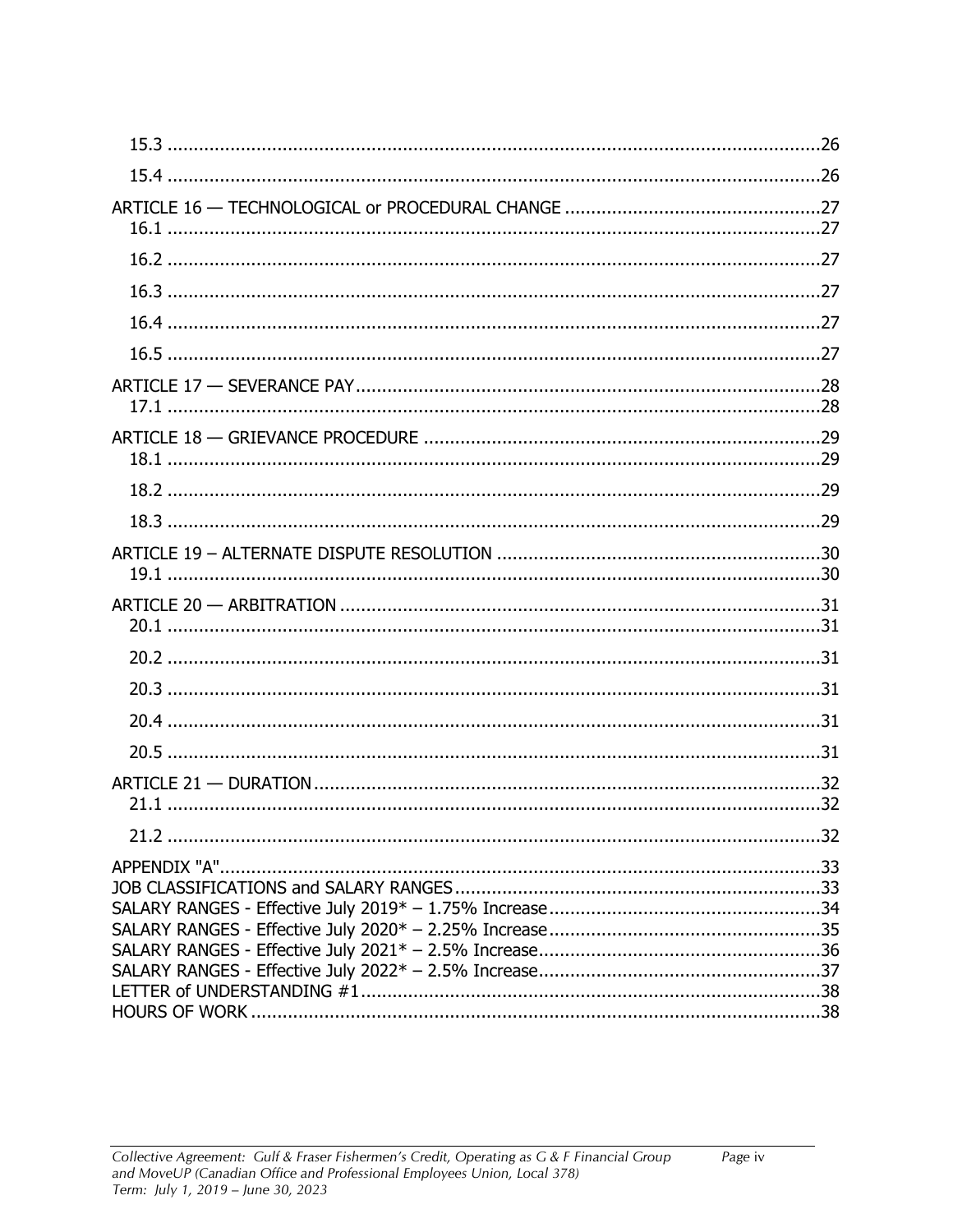**BETWEEN: Gulf & Fraser Fishermen's Credit Union, Operating as G & F Financial Group** (hereinafter referred to as the "Employer")

**Party of the First Part;**

**AND: MoveUP (Canadian Office and Professional Employees Local 378)** (hereinafter referred to as the "Union")

**Party of the Second Part;**

#### **ARTICLE 1 — PURPOSE**

- <span id="page-5-1"></span><span id="page-5-0"></span>**1.1** The purpose of this Agreement is to maintain a harmonious relationship between the Employer and the employees; to define clearly the hours of work, rates of pay and conditions of employment; to provide for an amicable method of settling differences which may from time to time arise; and to promote the mutual interest of the Employer and employees and in recognition whereof, the Parties hereto covenant and agree as follows:
- <span id="page-5-2"></span>**1.2** Neither the Union nor the Employer in carrying out their obligations under this Agreement shall discriminate in matters of hiring, training, promotion, transfer, layoff, discharge or otherwise for any reason as provided by under the Human Rights Code, the Employment Standards Act, and any other applicable legislation.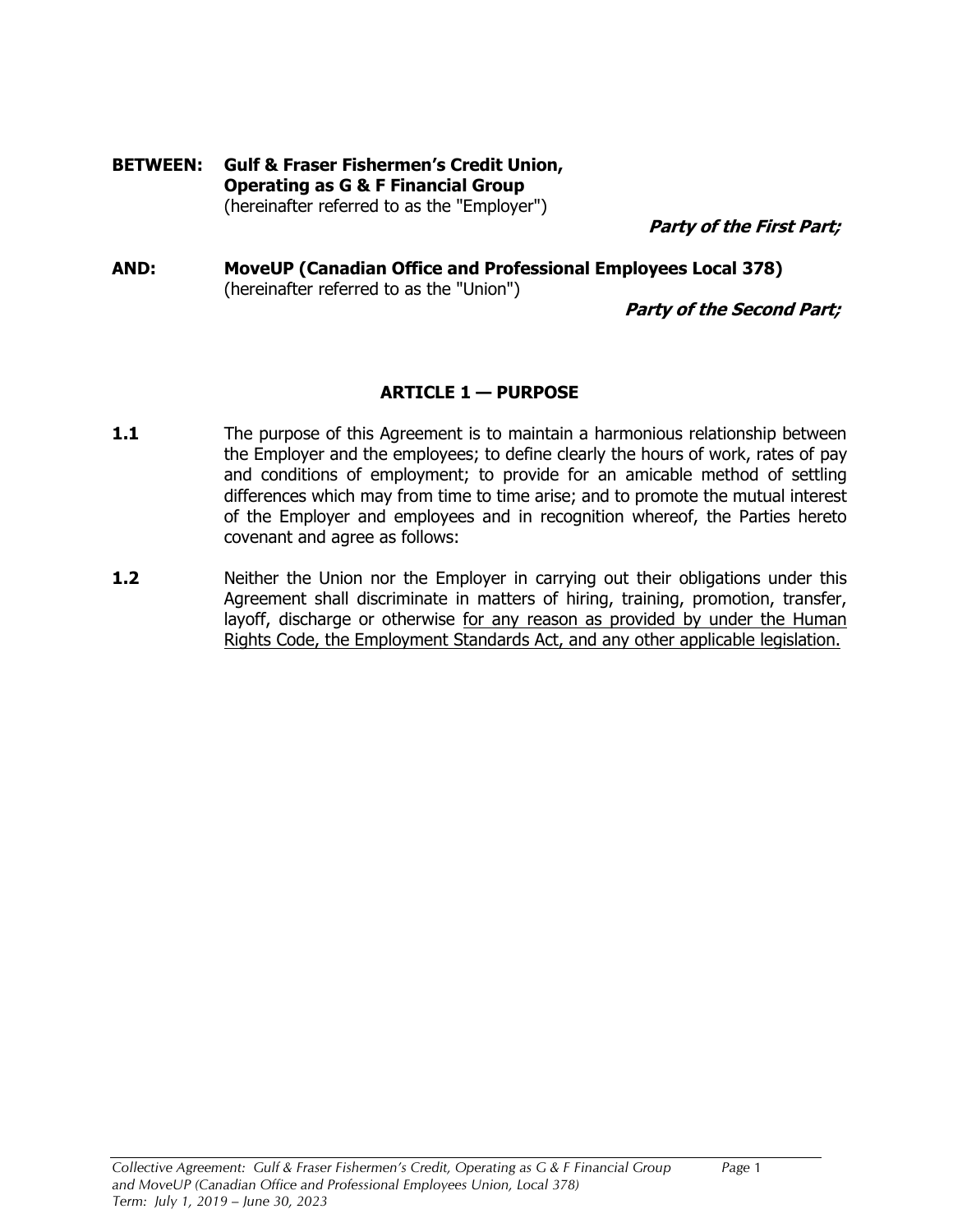#### **ARTICLE 2 — UNION SECURITY and RECOGNITION**

- <span id="page-6-1"></span><span id="page-6-0"></span>**2.1** This Agreement shall apply solely to employees in the bargaining unit for which the Union is certified under the Labour Relations Code of BC and shall be binding on the Employer and the Union and their respective successors and assigns.
- <span id="page-6-2"></span>**2.2** The Employer agrees that all employees covered under this Agreement as a condition of employment, shall, within thirty (30) days from the effective date of this Agreement, become and remain members of the Union.
- <span id="page-6-3"></span>**2.3** The Employer further agrees that all new employees hired subsequent to the effective date of this Agreement, shall as a condition of employment within thirty (30) days from the date of employment, become and remain members of the Union.
- <span id="page-6-4"></span>**2.4** Upon written authorization from the employee, the Employer agrees to deduct Union initiation fees, dues and assessments from the wages of each employee and to transmit the monies so collected to the Union, once monthly, together with a list of employees from whom such deductions have been made.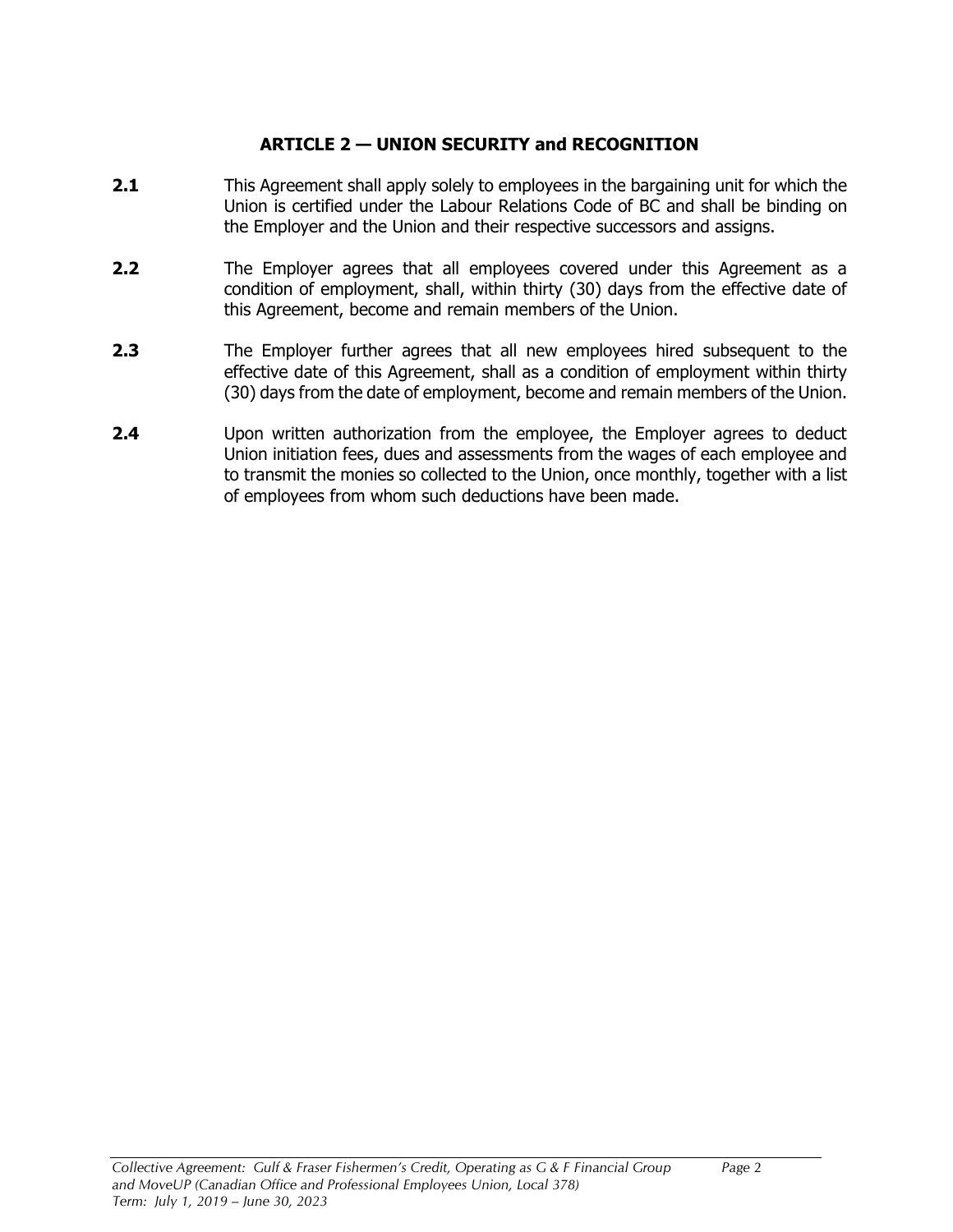#### **ARTICLE 3 — UNION REPRESENTATION**

#### <span id="page-7-1"></span><span id="page-7-0"></span>**3.1 Rights of Job Stewards**

The duties and responsibilities of the Job Steward shall include the following activities:

- (a) Investigation of complaints, grievances, and/or disputes including the making of presentations to management as required.
- (b) Posting notices relating to meetings, dues, health and safety and general Union information on Union bulletin boards.
- (c) Participation in collective bargaining, and/or arbitration proceedings when directed by the Union.
- (d) Participation in the administration of the Union as may be required for Union executive meetings and Job Steward Meetings.
- <span id="page-7-2"></span>**3.2** The Job Steward(s) may, within reason, carry out their duties in Article 3.2 Rights of Job Stewards (a) and (b) above, without loss of pay, during regular business hours and it shall be considered as time worked. Time spent by Job Stewards beyond their regular working hours will not be paid by the Credit Union unless at the Employer's request. Before carrying out their duties related to 3.1 (a) and (b) during regular hours, the Job Steward will first obtain permission from the manager or his/her designate at his/her location. Such permission will not be unreasonably withheld. It is understood that the Job Steward will carry out his/ her duties in a manner as to cause a minimum of interference to normal job duties and business operations. Employees in the bargaining unit have the right to be represented by a Job Seward or, where a Job Steward is not available, another employee representative at the employee's request.

#### <span id="page-7-3"></span>**3.3 Committees**

- (a) Each party to this agreement shall appoint a Communications Committee.
- (b) The Union's committee shall be composed of not more than three (3) regular employees who have completed their probationary period and are Union members.
- (c) The committee shall meet on a quarterly basis or as agreed upon between the parties.
- (d) Each party shall notify the other in writing of the names of their committee members and any changes which may take place.
- (e) The purpose of the Communications Committee shall be to discuss matters related to the administration of the Collective Agreement and to attempt to resolve any problems that may arise or can be foreseen. A decision by the Union's Communications Committee must be confirmed by an official representative of the Union, to bind the Union.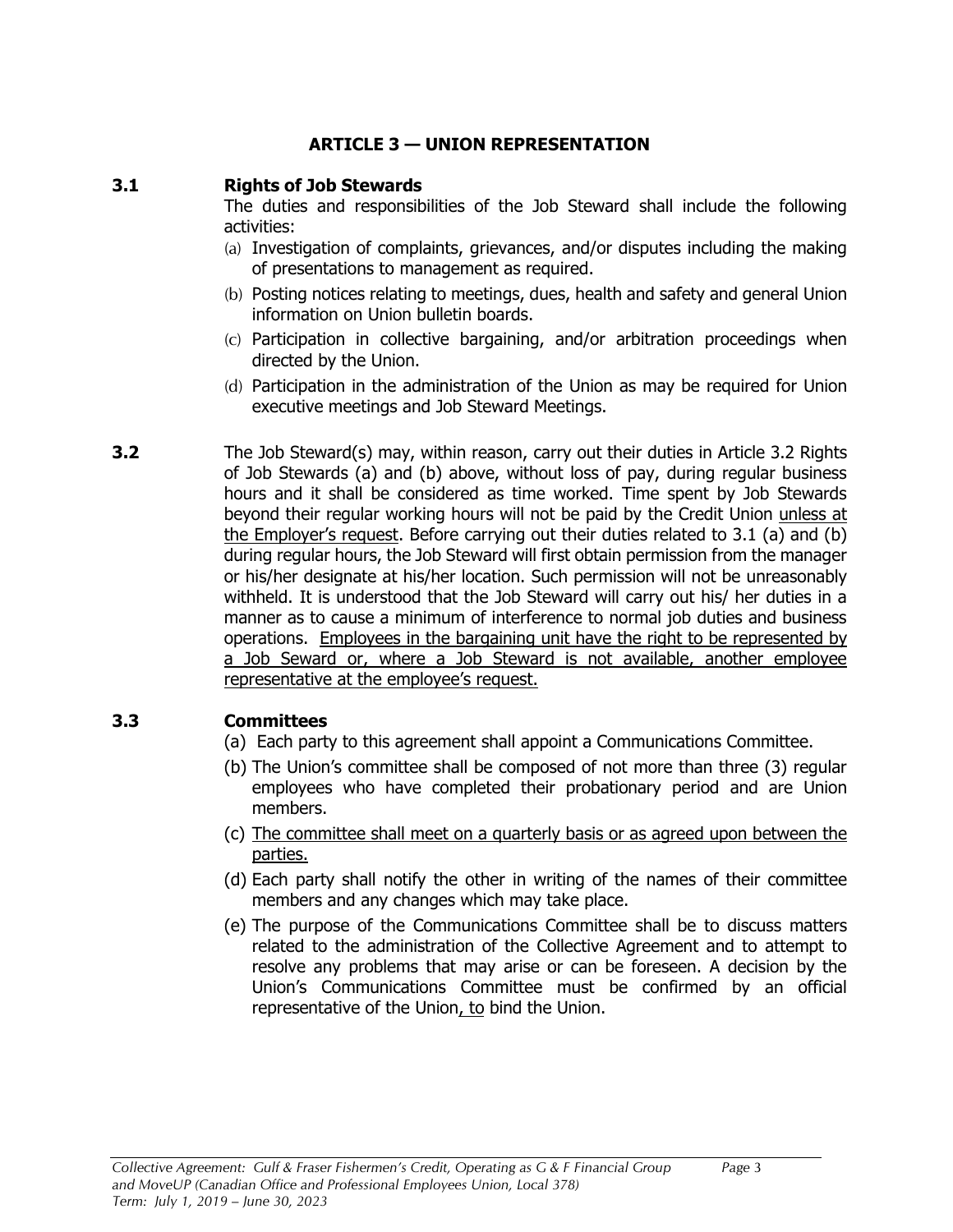#### **ARTICLE 4 — RIGHTS of the EMPLOYER**

<span id="page-8-1"></span><span id="page-8-0"></span>**4.1** The Union recognizes the right of the Employer to operate the business and direct the working force subject to the provisions of this Agreement and the right of the Union or employees to grieve, as provided in Articles 18 and 19.

> Nothing herein contained shall limit the statutory powers and duties of the directors of the Employer under the Financial Institutions Act of British Columbia, the Credit Union Incorporation Act of British Columbia, the Companies Act of British Columbia, and the pertinent regulations thereunder.

> Actual direction of the office staff will be under the authority delegated by the Board of Directors to the Chief Executive Officer who, in turn, may delegate any portion of these duties and authority to others in executive capacity.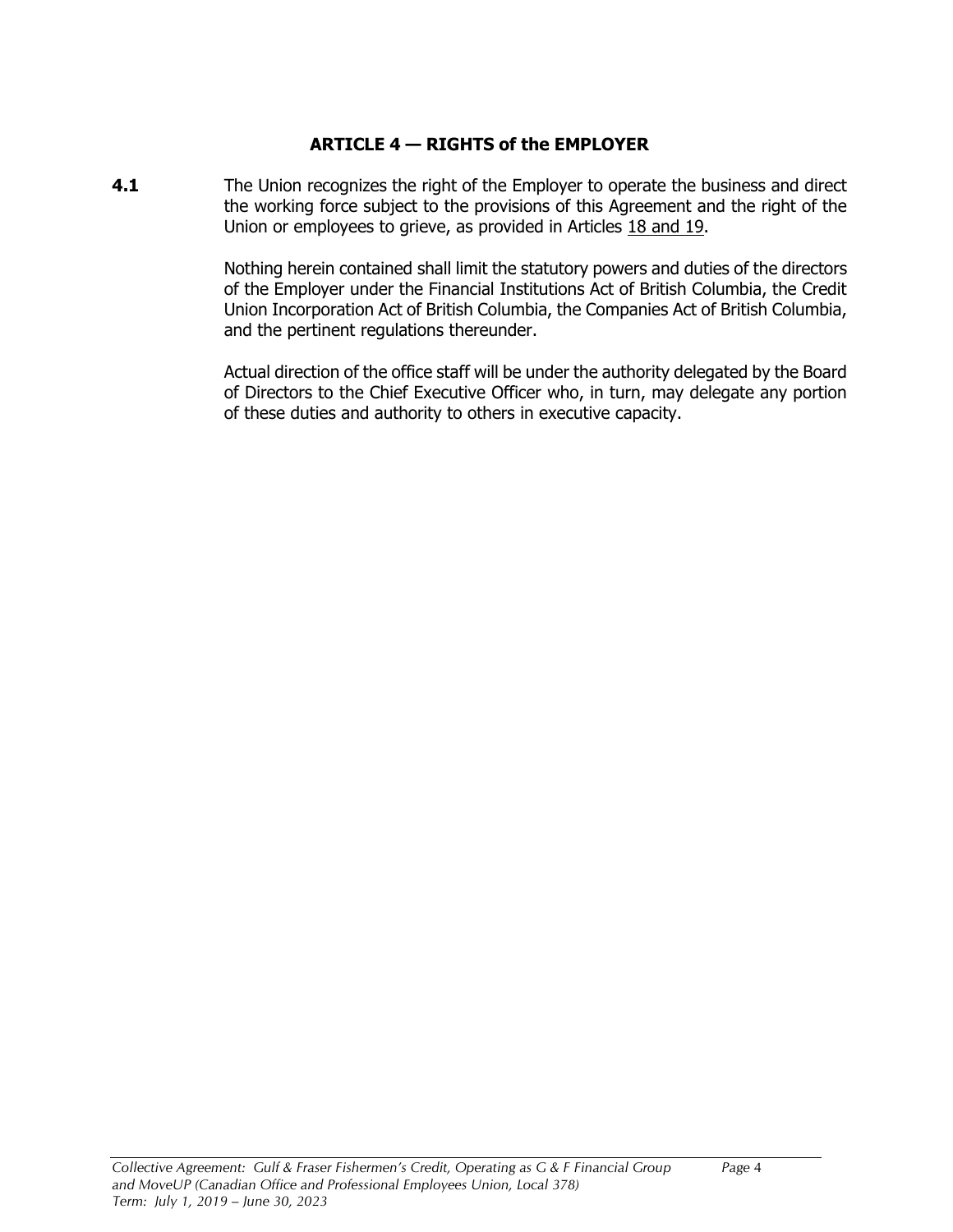#### **ARTICLE 5 — DEFINITION of EMPLOYEES**

#### <span id="page-9-1"></span><span id="page-9-0"></span>**5.1 Probationary Employees**

- (a) All employees shall be considered probationary for the first one hundred and twenty (120) days worked.
- (b) During the probation period, the Employer is to assess the employee's suitability for regular employment and may during this period, discharge an employee for the reason that he/she is unsuitable for continued employment with the Employer.

#### <span id="page-9-2"></span>**5.2 Full-Time Regular Employees**

All employees hired to work on a regular full-time basis.

#### <span id="page-9-3"></span>**5.3 Temporary Employees**

A temporary employee is one so informed by the Employer at the start of employment. Temporary employment shall be for a specified period not exceeding three (3) months duration, except for employees appointed to temporary vacancies created under Articles 9.6 (Pregnancy/Parental Leave), Article 10.3 (Personal Illness) or when extended by mutual agreement between the Union and the Employer. A temporary employee reaching regular status will have rights under this Agreement which are based on length of service or seniority dated from the start of continuous employment.

#### <span id="page-9-4"></span>**5.4 Part-Time Regular Employees**

An employee hired to work regular hours or days on a continuing basis but who works less than the normal working hours in a month. These employees shall be covered by all conditions of this Agreement, except as follows:

- Annual Vacations See Article 8.5
- Part-time employees who work sixteen (16) hours or less per week shall not be entitled to benefits and instead will be entitled to six percent (6%) of earnings in lieu of benefits.

#### <span id="page-9-5"></span>**5.5 Casual Employees**

Casual employees shall be those employees who are hired for extra emergency help that may be required from time to time.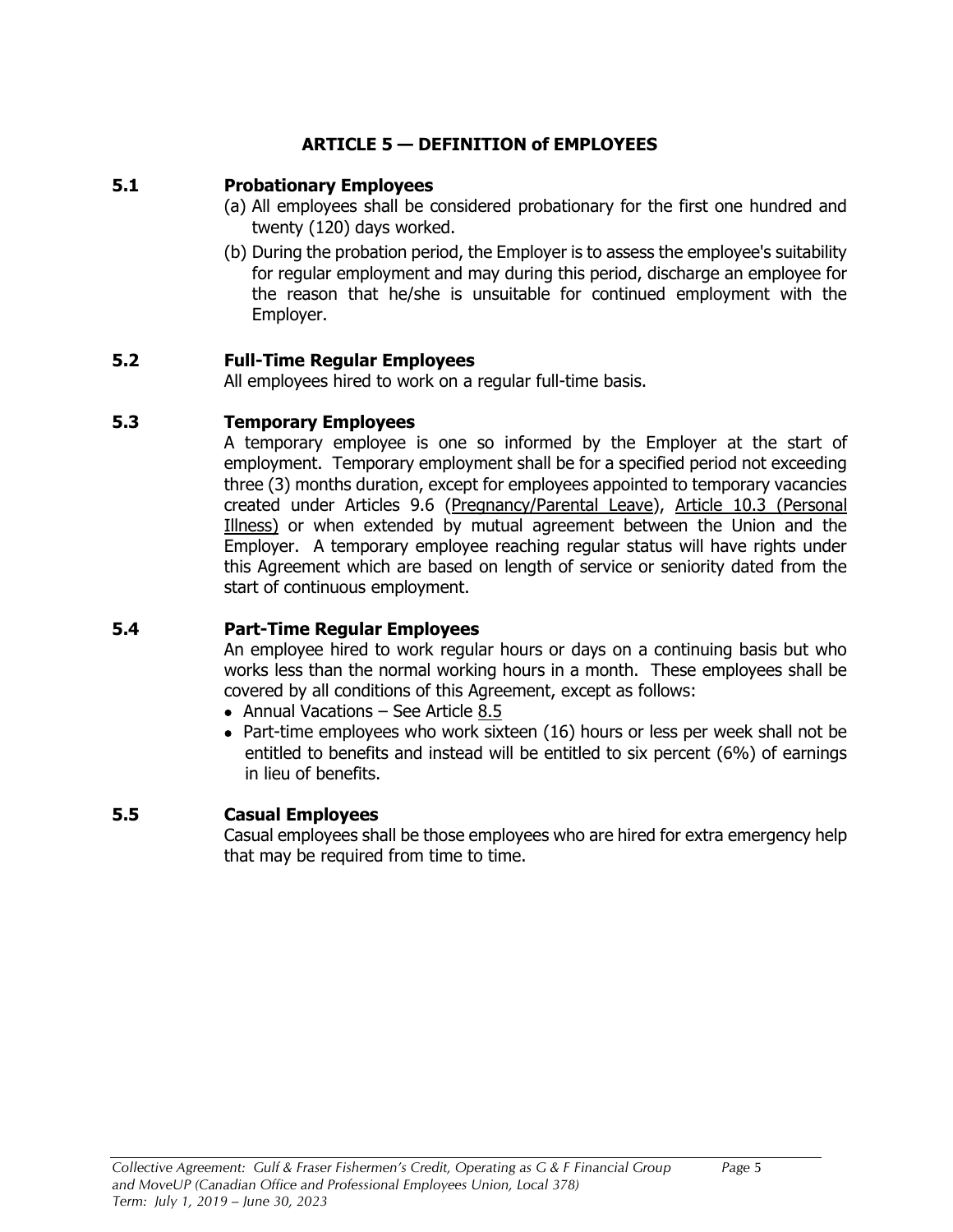#### **ARTICLE 6 — HOURS of WORK and OVERTIME**

- <span id="page-10-1"></span><span id="page-10-0"></span>**6.1** (a) The work week shall be thirty-five (35) hours worked on five (5) consecutive days during the period Monday through Saturday inclusive.
	- (b) A regular work day shall consist of up to eight (8) continuous hours between the hours of 8:00 a.m. and 6:30 p.m. Monday through Saturday.
	- (c) It is agreed that the determination of the starting time of daily and weekly work schedules shall be made by the Employer and such schedules may be changed by the Employer from time to time to suit varying conditions of business. In the event of a permanent change in existing hours or shifts the Employer agrees to give at least fifteen (15) days notice of any change.
	- (d) The work schedule as provided in this Article may be modified by mutual agreement between the Employer and the Union and any such agreed to modification of the work schedule shall be identified by Letter of Understanding.
- <span id="page-10-2"></span>**6.2** A one (1) hour lunch period will be scheduled for each employee between the hours of 11:00 a.m. and 2:30 p.m. Subject to Management approval, an employee may take a lunch break of less than one  $(1)$  hour but no less than one-half  $(\frac{1}{2})$  hour.
- <span id="page-10-3"></span>**6.3** Two (2) relief periods per day of fifteen (15) minutes each, one in the morning and one in the afternoon, shall be provided without loss of pay. Full-time and part-time employees scheduled to work less than a regular day will be entitled to the following:
	- two (2) to five (5) hours worked, one (1) fifteen (15) minute relief period;
	- in excess of five (5) hours worked, two (2) fifteen (15) minute relief periods.

#### <span id="page-10-4"></span>**6.4 Overtime Premiums**

- (a) Time worked in excess of the regular day shift shall be paid for at time and onehalf  $(1\frac{1}{2})$  the employees straight time hourly rate for the first two  $(2)$  hours and two (2x) times the straight time hourly rate thereafter.
- (b) Time worked by an employee on the employees scheduled day off shall be paid for at time and one-half  $(1\frac{1}{2})$  the employees straight time hourly rate for the first two  $(2)$  hours and two  $(2x)$  times the straight time hourly rate thereafter.
- (c) Time worked on a Sunday shall be paid for at two (2x) times the employees straight time hourly rate.
- (d) Time worked on a holiday provided for in Article 7 or a day in lieu of such holiday shall be paid for at two (2x) times the employees straight time hourly rate plus one (1) days regular pay.
- (e) An employee called back to work after having completed a regular days work, or from a regular day off, or from vacation shall be paid at the applicable overtime premium specified in this Article for a minimum of two (2) hours or for time worked, whichever is greater. Travel time to and from the employee's residence will be considered time worked.
- (f) Overtime work must be authorized by the Manager or the employee's immediate Manager.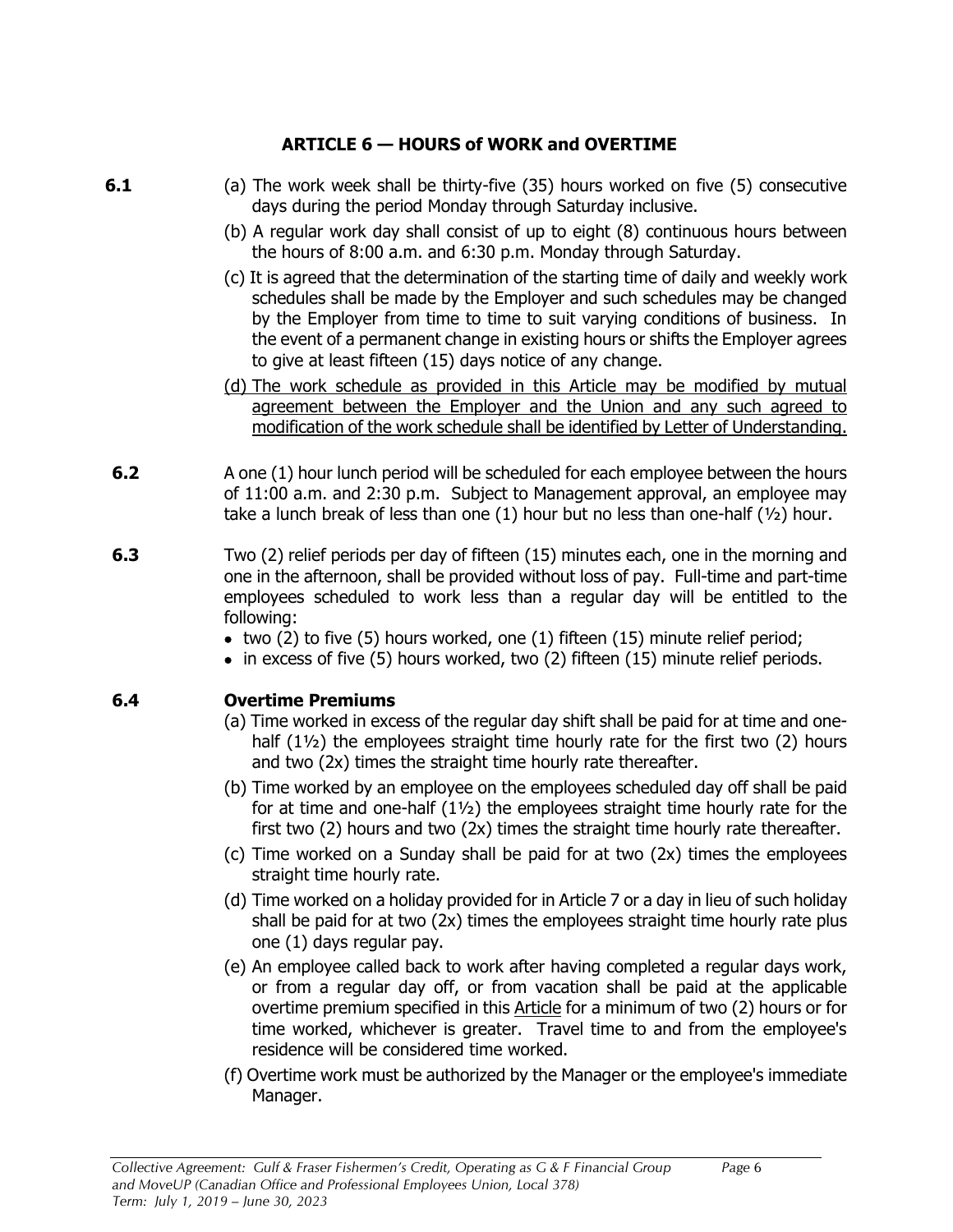- <span id="page-11-0"></span>**6.5** An employee who works overtime beyond a regular shift shall be allowed one-half (½) hour paid meal period in which to eat the meal at his/her straight time hourly rate of pay, provided such overtime is in excess of two (2) hours work. The Employer to provide a meal acceptable to the employee(s). The meal period may be taken before, during or after the overtime work, as may be mutually agreed with the Manager.
- <span id="page-11-1"></span>**6.6** All overtime is on a voluntary basis unless forty-eight (48) hours advance notice is given taking into account that alternate arrangements are available to the employee(s) who may be requested to work overtime.
- <span id="page-11-2"></span>**6.7** Employees who work overtime may take time off in lieu of overtime pay but such time off must be taken at a time mutually agreed upon with the Employer. Such requests will not be unreasonably denied. The length of time off with pay shall be equal to the straight-time equivalent to the overtime earnings.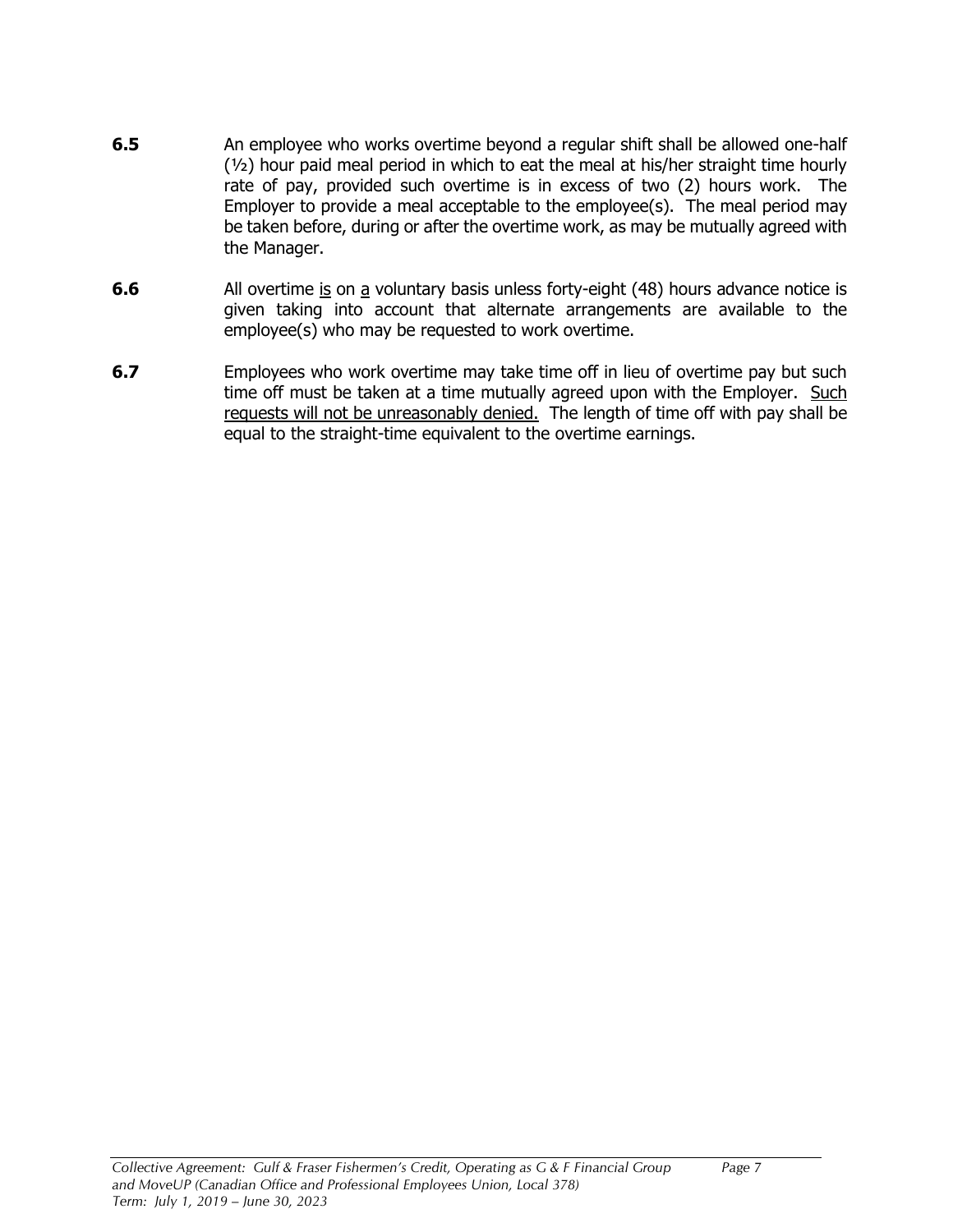#### **ARTICLE 7 — STATUTORY HOLIDAYS**

<span id="page-12-1"></span><span id="page-12-0"></span>**7.1** (a) The Employer agrees to provide all employees with the following statutory holidays with pay:

| New Years Day   | <b>Family Day</b> | Good Friday       |
|-----------------|-------------------|-------------------|
| Easter Monday   | Victoria Day      | Canada Day        |
| <b>BC</b> Day   | Labour Day        | Thanksgiving Day  |
| Remembrance Day | Christmas Day     | <b>Boxing Day</b> |

and any other day that may be stated a legal holiday by the Provincial, Civic, and/or Federal Government. Should any of the above holidays fall on an employee's regular day off, the employee shall receive an additional day or days off, with pay, to be taken at a time mutually agreed with the Employer.

- (b) When a statutory holiday falls on a Monday the Employer will normally close the branch on the preceding Saturday. When a statutory holiday falls on a Monday and a branch regularly scheduled to be open on the preceding Saturday is closed, regular full-time employees scheduled to work on that Saturday shall be entitled to regular pay plus an additional two and one-half (2 1/2) hours pay.
- (c) Where the branch closes for a statutory holiday, regular full-time employees scheduled to work on the statutory holiday shall be entitled to regular pay plus additional pay for those regular hours worked during the week that exceed seven (7) hours per day worked.
- <span id="page-12-2"></span>**7.2** In the event any of the holidays enumerated in 7.1, occur during the period of an employee's vacation, an additional days vacation with pay shall be allowed for each holiday so occurring.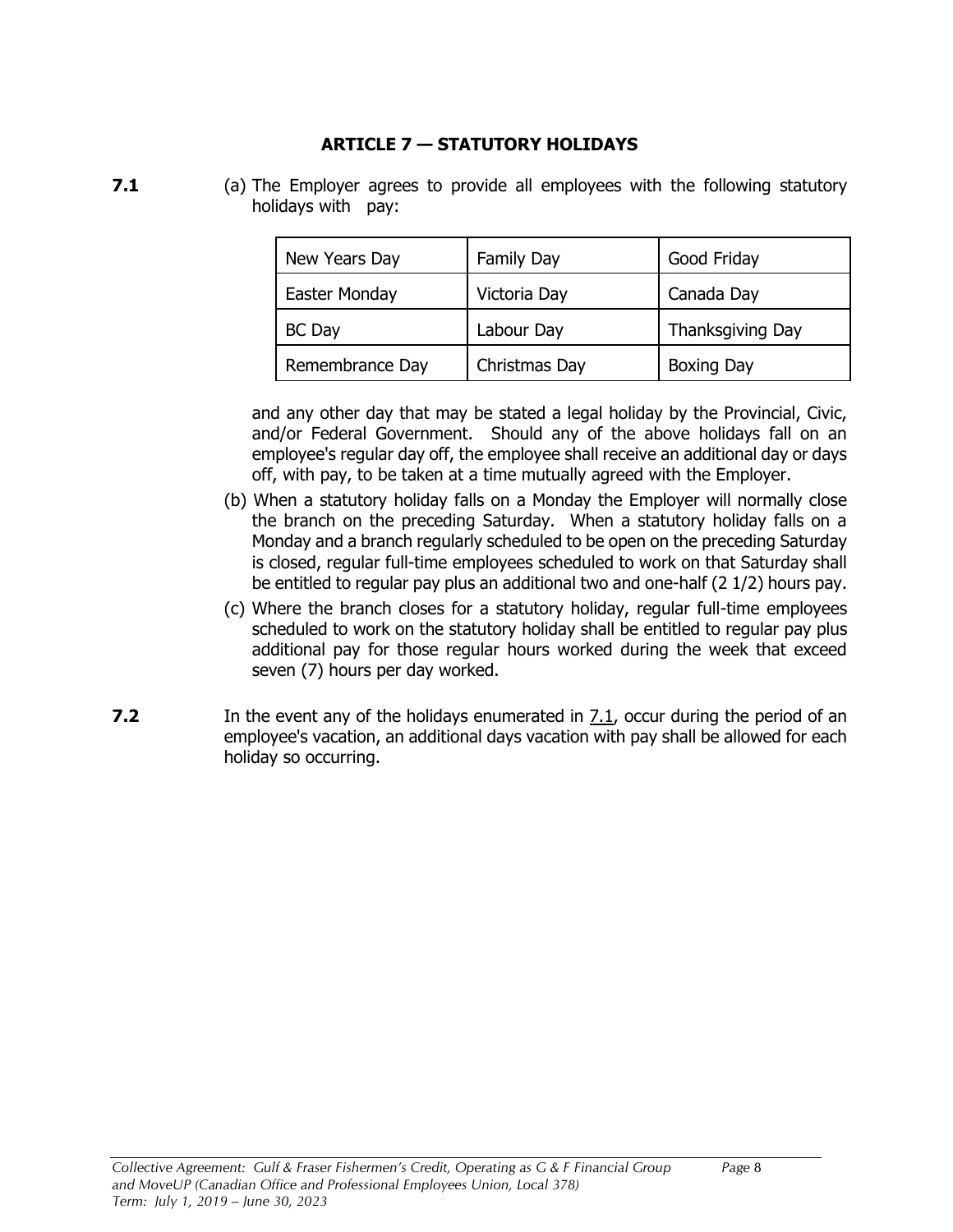#### **ARTICLE 8 — ANNUAL VACATIONS**

- <span id="page-13-1"></span><span id="page-13-0"></span>**8.1** Effective January 1, 2005 all employees shall be entitled to a paid vacation in accordance with the following schedule:
	- (a) Vacation credits are accumulated on a January to December calendar year basis. Such vacation period must be taken at a time mutually agreed between the employee and Employer. Subject to operational requirements, requests for vacation between January 15 and March 15 will not be unreasonably denied.
	- (b) During his/her first year of employment, an employee shall earn a paid vacation entitlement of one and one-quarter (1 1/4) working days for each month or major portion of a month worked, up to a maximum of fifteen (15) days**.**
	- (c) Subject to the above, upon completion of one (1) year's employment an employee shall be entitled to a paid vacation of fifteen (15) days.
- <span id="page-13-2"></span>**8.2** Upon completion of two (2) years' employment an employee shall be entitled to a paid vacation of sixteen (16) working days.
- <span id="page-13-3"></span>**8.3** Upon completion of three (3) years' employment and each year of completed employment thereafter, an employee shall earn one (1) additional day vacation with pay up to a maximum of thirty (30) working days.
- <span id="page-13-4"></span>**8.4** Upon termination an employee shall be paid vacation on the basis of a percentage of gross earnings for the period in which vacation was accrued, as follows:

| 21 days - 8.4%  | 27 days - 10.8% |
|-----------------|-----------------|
| 22 days - 8.8%  | 28 days - 11.2% |
| 23 days - 9.2%  | 29 days - 11.6% |
| 24 days - 9.6%  | 30 days - 12%   |
| 25 days - 10%   |                 |
| 26 days - 10.4% |                 |
|                 |                 |

- <span id="page-13-5"></span>**8.5** Part-time regular employees shall receive the same number of calendar days of vacation as a full-time regular employee with the same amount of vacation years service. Vacation pay shall be the appropriate percentage of gross earnings set out in 8.4 above. Vacation pay will be paid, as earned, and included with each pay**.**
- <span id="page-13-6"></span>**8.6** A vacation schedule will be circulated prior to December 1<sup>st</sup>. The vacation schedule shall be approved by the Employer prior to the year-end. Senior employees shall be given preference in the selection of vacation periods. Employees who wish to take their vacation in broken periods may do so in multiples of one (1) week.
- <span id="page-13-7"></span>**8.7** Employees shall select their vacation periods in order of seniority as defined in this Agreement, however, only one (1) vacation period shall be selected by seniority until all employees in the signing group have selected one (1) period. Subsequently, all employees in the signing group who have chosen to take their vacation in broken periods shall select in order of seniority for a second vacation period and again for subsequent periods until all periods are chosen.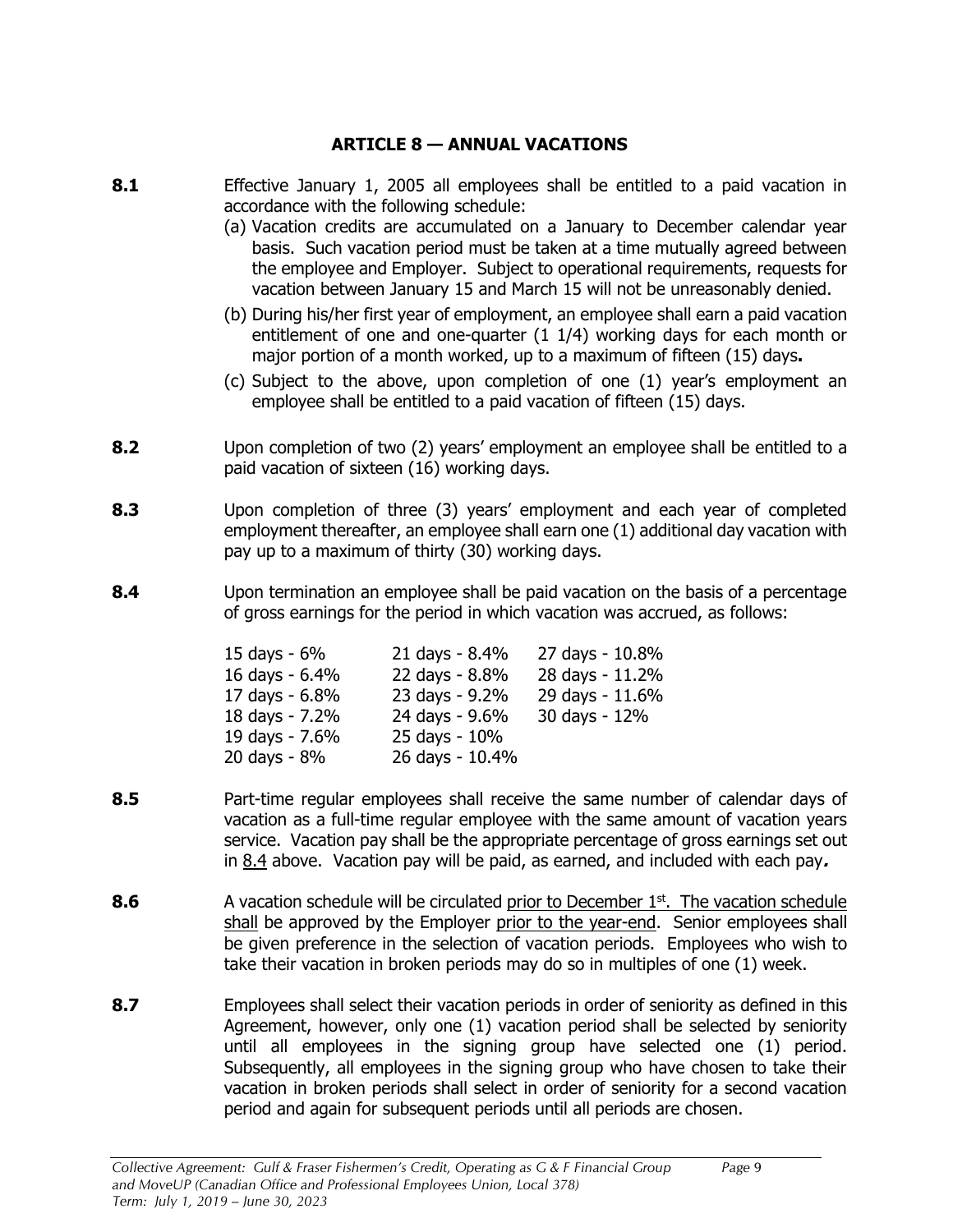Seniority will not be used to deny an employee's request for vacation if employees who do not normally cover or fill in for each other request the same vacation period, subject to operational requirements.

- <span id="page-14-0"></span>**8.8** Employees who will earn three (3) weeks paid vacation in the vacation year shall be entitled to bank five (5) working days of vacation which must be taken in the following year and employees having accrued four (4) or more weeks paid vacation in the vacation year shall be entitled to bank ten (10) working days of vacation which must be taken in the following year or as otherwise mutually agreed. The following conditions will apply and entitlement to banking vacation will be subject to:
	- (a) there must be special circumstances warranting the banking of vacation;
	- (b) the banked vacation shall be taken at a mutually agreed time.
- <span id="page-14-1"></span>**8.9** (a) Employees may take their paid vacation entitlement during the vacation year in which it is being earned but if they subsequently terminate in that year, a prorated adjustment will be made to the employee's final pay cheque if the vacation taken exceeds the paid vacation earned.
	- (b) An employee returning from maternity or parental leave must return to work for a minimum of ninety (90) days in order to acquire vacation entitlements accumulated during the leave.
- <span id="page-14-2"></span>**8.10** Employees who become ill while on vacation shall have their vacation cancelled from the day of becoming eligible for coverage under the Wage Indemnity Plan provided under Article 10.1 (c)(iv).

#### <span id="page-14-3"></span>**8.11 Supplementary Vacation Plan**

(a) After completing ten (10) or more years of continuous service with the Employer, an employee shall, in addition to the regular vacation to which he/she is entitled, become eligible to receive a supplementary vacation with pay each five (5) years, as set forth below:

| <b>Years of Completed Continuous</b><br><b>Service</b> |      | <b>Working Days of Supplementary</b><br><b>Vacation</b> |     |
|--------------------------------------------------------|------|---------------------------------------------------------|-----|
| After ten                                              | (10) | Five paid days                                          | (5) |
| After fifteen                                          | (15) | Five paid days                                          | (5) |
| After twenty                                           | (20) | Five paid days                                          | (5) |
| After twenty-five                                      | (25) | Five paid days                                          | (5) |
| After thirty                                           | (30) | Five paid days                                          | (5) |
| After thirty-five                                      | (35) | Five paid days                                          | (5) |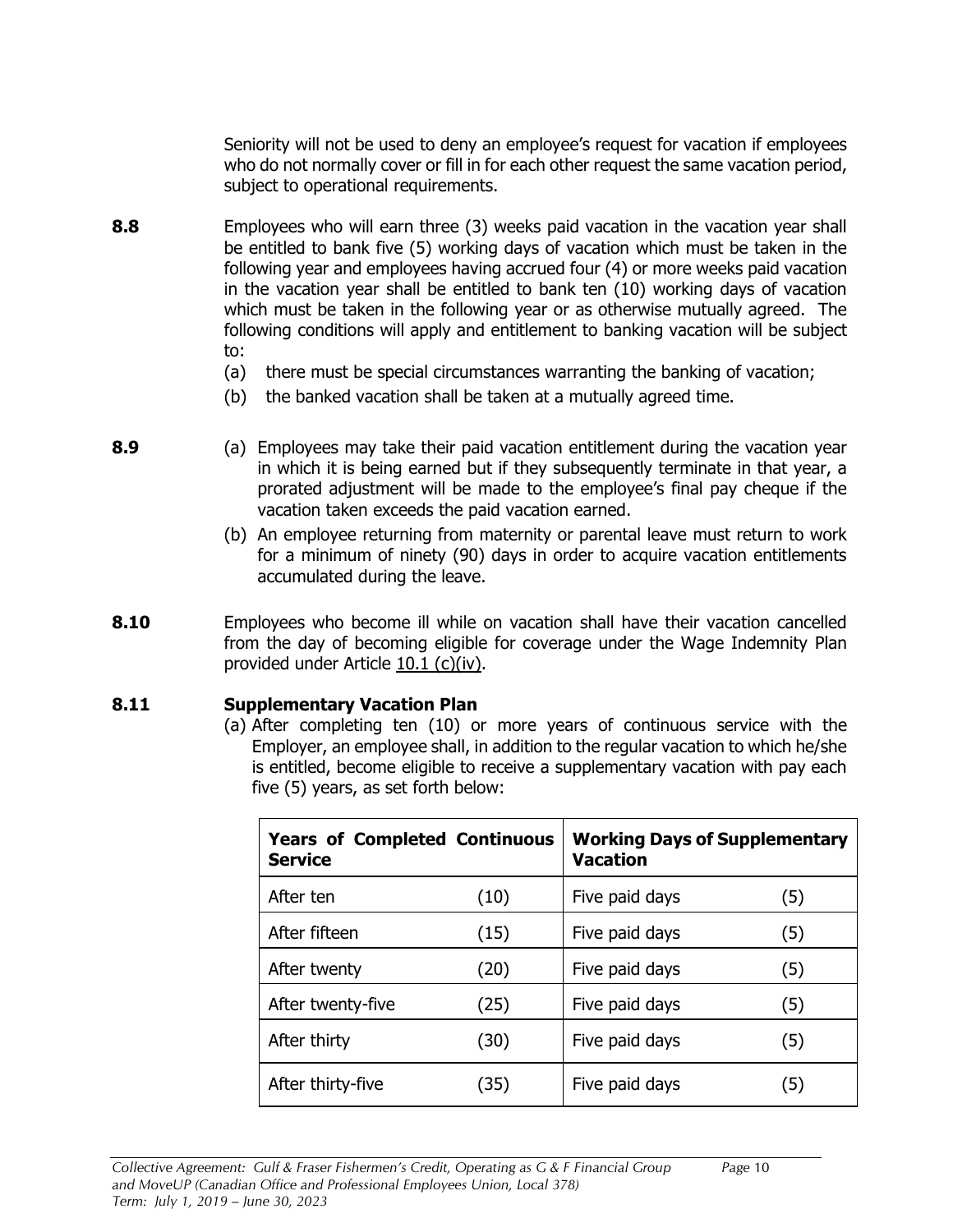- (b) The supplementary vacation may be taken in conjunction with the regular vacation to which the employee is entitled, provided such regular vacation is not scheduled to be taken during the months of July and August, in which event the supplementary vacation shall be taken at a time to be agreed upon by the Employer and the employee.
- (c) The supplementary vacation must be taken prior to the employee becoming eligible for his/her next earned period of supplementary vacation, as provided for in paragraph (a) above.
- (d) Five (5) working days supplementary vacation pay shall be equal to one (1) week's salary of the employee's regular job at the time the vacation is taken.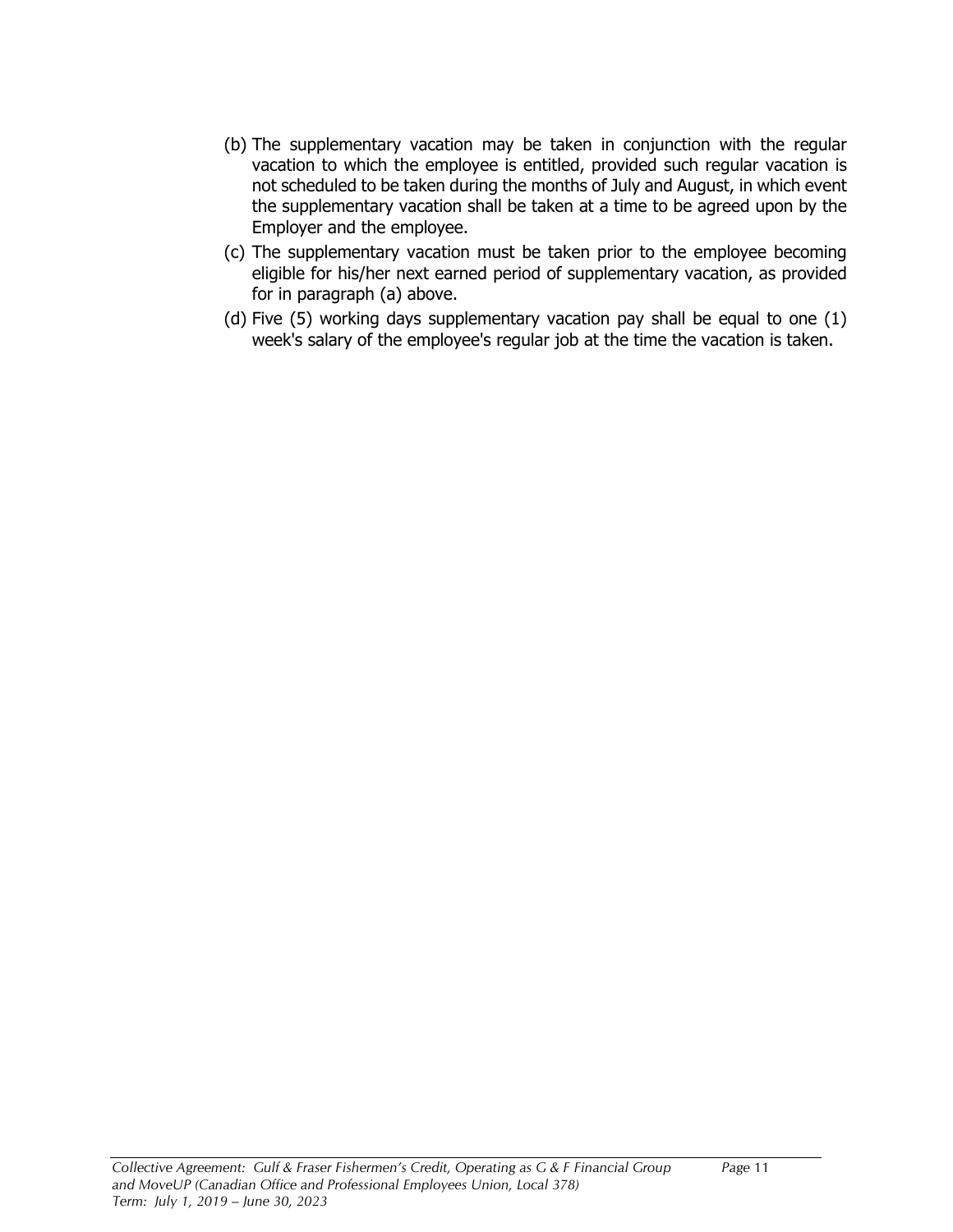## **ARTICLE 9 — LEAVE of ABSENCE**

#### <span id="page-16-1"></span><span id="page-16-0"></span>**9.1 Union Business**

(a) Leave of absence without pay will be granted to employees for the purpose of attending to Union business providing the Employer's work requirements will allow for such leave. The Union will request such leave by giving the Employer at least two (2) weeks' notice. (b) To facilitate the administration of this Article, when a leave of absence is granted the Employer will continue the employee's straight-time hourly compensation for his or her regularly scheduled shifts that would have been worked had it not been for the leave. The Union shall, without unreasonable delay, reimburse the Employer for all wages and benefits associated with the leave. An employee granted leave under this Article will continue to be covered by the applicable provisions within the agreement.

#### <span id="page-16-2"></span>**9.2 Bereavement Leave**

In case of death in the immediate family of the employee, i.e. father, mother, stepparent, fiancé, spouse, son, daughter, sister, brother, mother-in-law, father-in-law, grandchild, an employee shall be granted compassionate leave of up to five (5) days with pay. In case of death in the extended family, i.e. brother and sister-inlaw, grandparents and grandparents-in-law the paid compassionate leave shall be two (2) days. Such leave of absence will not be charged against paid care days or annual vacation entitlement.

#### <span id="page-16-3"></span>**9.3 Funeral Leave**

Upon application to the Manager, an amount of time up to a maximum of one (1) day leave of absence without deduction of pay to attend a funeral as pallbearer or mourner may be granted.

#### <span id="page-16-4"></span>**9.4 Special Leave Without Pay**

Upon written application and when the requirements of the Employer's service will permit, an employee may be granted a leave of absence without pay. Under such leave, the employee shall retain and continue to accrue seniority for a period not exceeding three (3) calendar months.

#### <span id="page-16-5"></span>**9.5 Jury Duty**

Employees who are required by law to serve as jurors or subpoenaed witnesses in any court shall be granted leave of absence with pay for this purpose. The employee concerned shall deposit with the Employer any pay received for such service, other than expenses, and shall render an accounting of amounts received together with proof of service.

#### <span id="page-16-6"></span>**9.6 Pregnancy / Parental Leave**

Leave of absence without pay shall be granted in accordance with the Employment Standards Act. Such leaves will not affect sick leave entitlement or seniority. All pregnancy/parental/adoption leave of absence requests shall be in writing and shall show the last day to be worked and the expected date of return to work.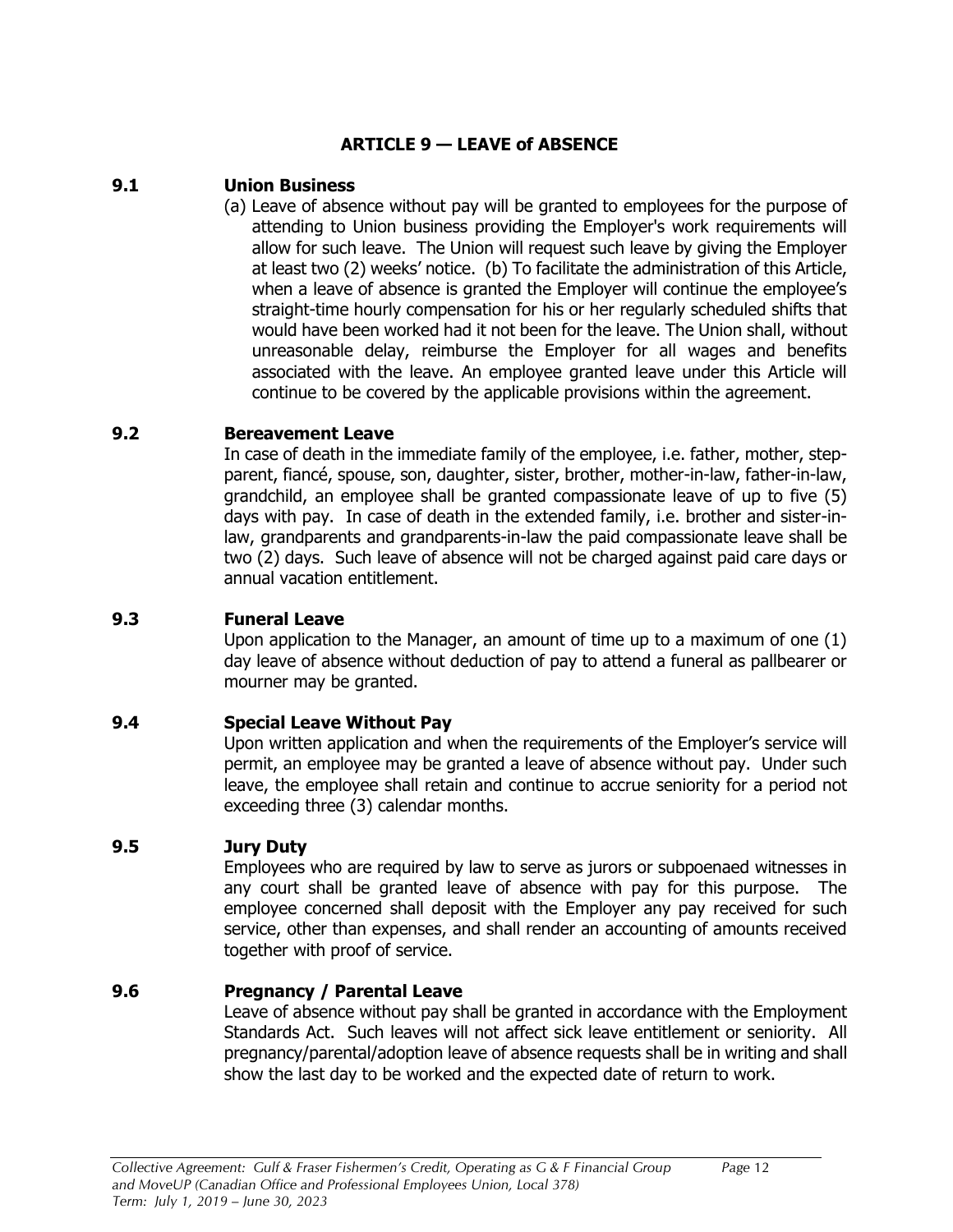A regular employee returning to work after being on pregnancy/parental/adoption leave and the associated additional leave shall return to his/or her former position or to a comparable position.

A regular employee on the additional six (6) months leave without pay may continue to be covered under the benefit plans during her/his leave provided the monthly premiums are paid in advance.

Vacancies arising under the provision will be posted as "up to eighteen (18) months." In the event the expected date of return is for twelve (12) months but is extended for an additional six (6) months, the vacancy created by the leave will not have to be reposted.

#### **9.7 Gender Transition Leave**

An employee who provides a certificate from a medical practitioner confirming that the employee requires a leave of absence in order to undergo gender transition will be granted a leave for the procedure required during the transition period. The provisions of that leave will follow either Article 9 Leaves of Absences or Article 10 Benefit Plans, Care Day and Personal Illness depending on the employee's request and approval by the provider.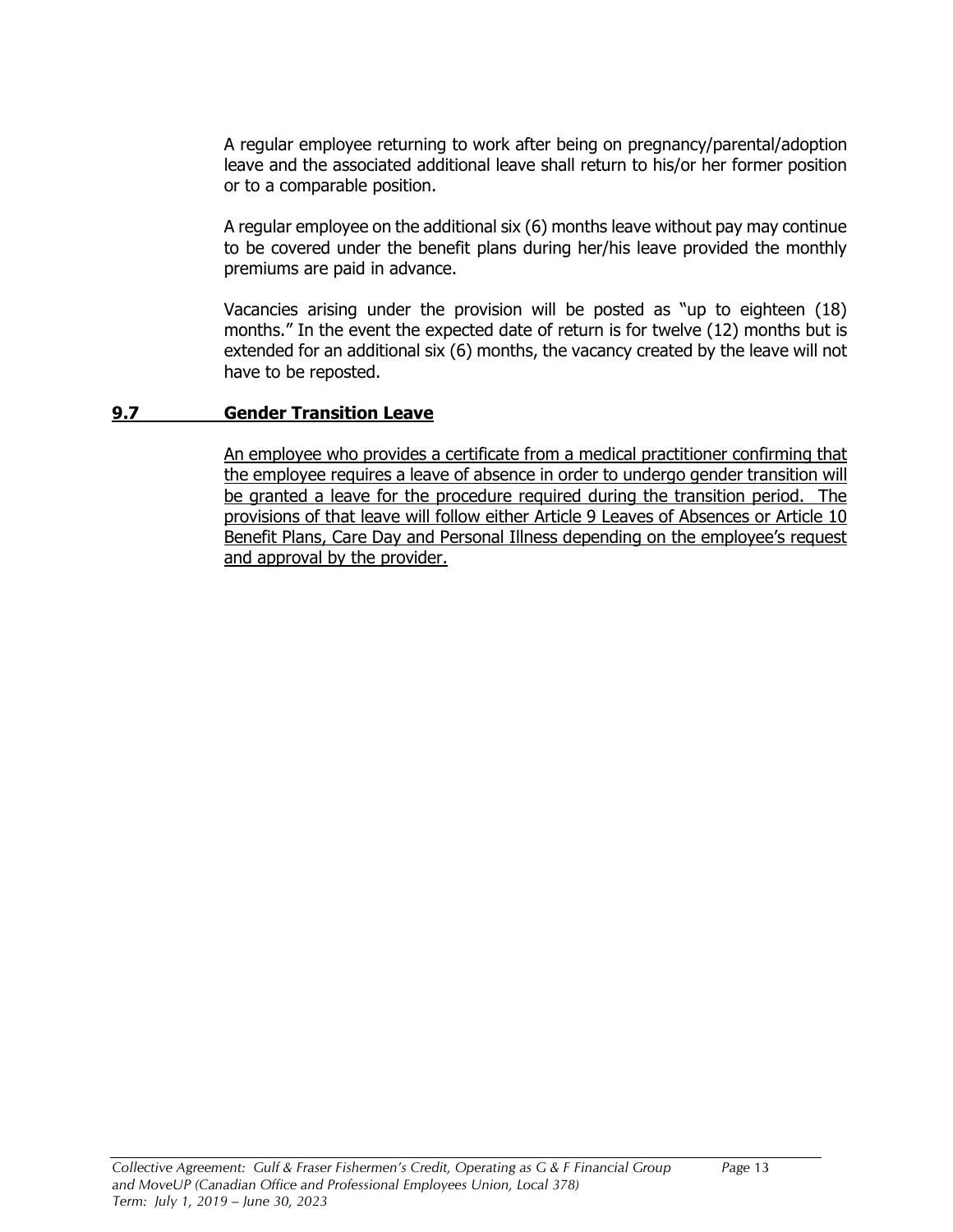### **ARTICLE 10 — BENEFIT PLANS, CARE DAYS and PERSONAL ILLNESS**

#### <span id="page-18-1"></span><span id="page-18-0"></span>**10.1 Benefit Plans**

Vision care will be increased to three hundred (\$300.00) Dollars every year effective January 1, 2012.

- (a) Coverage for employees will commence the first  $(1<sup>st</sup>)$  day of the month following completion of three (3) months employment.
- (b) Part-time employees shall enroll when they have the required service. To calculate the required service, each full or part day worked will be credited as one day worked and twenty (20) days worked will be considered one complete month of employment.
- (c) Details of the following negotiated benefits, including the level and extent of benefits, qualifications for benefits and exclusions from benefits, are contained in the respective policy documents as summarized in brochures provided by the Employer. In the case of any difference between the plan policy documents and the brochure, the plan policy document will apply. The benefits package includes:
	- i) Medical Coverage
	- ii) Accidental Death and Dismemberment Insurance
	- iii) Extended Health Care
	- iv) Short Term Disability Insurance
	- v) Long Term Disability Insurance
	- vi) Life Insurance
	- vii) Dental Care
- (d) The Employer's obligation is limited solely to the payment of the plan premiums.
- (e) The premium costs of the above plans shall be fully paid for by the Employer for regular employees, except where it has been negotiated that the benefit is employee paid, in which case, the Employer shall deduct from each employee's regular payroll, the premium amounts due and remit payments on a timely basis.
- (f) Any increase in MSP premium costs on or after July 1, 2003 will be shared equally by the Employer and the employee. The employee share will be limited to a maximum of twenty (\$20.00) dollars per month per employee. Effective January 1, 2020, BC MSP premiums will no longer be required; therefore, this subsidized benefit will cease. In the event that there is a legislated change to reintroduce the BC MSP premiums and eliminate the BC Employer Health Tax, the current language in (f) will be reinstated.
- (g) Should the Employer change insurance carriers, the benefits will be equal to what is provided immediately prior to the change of carriers or as mutually agreed by the parties.

# <span id="page-18-2"></span>**10.2 Care Days**

(a) Regular full-time employees who have completed their probationary period shall accrue one care day for each full month of accrued service in a calendar year (January 1st to December 31st). Regular part-time employees who have completed their probationary period shall accrue one care day for each twenty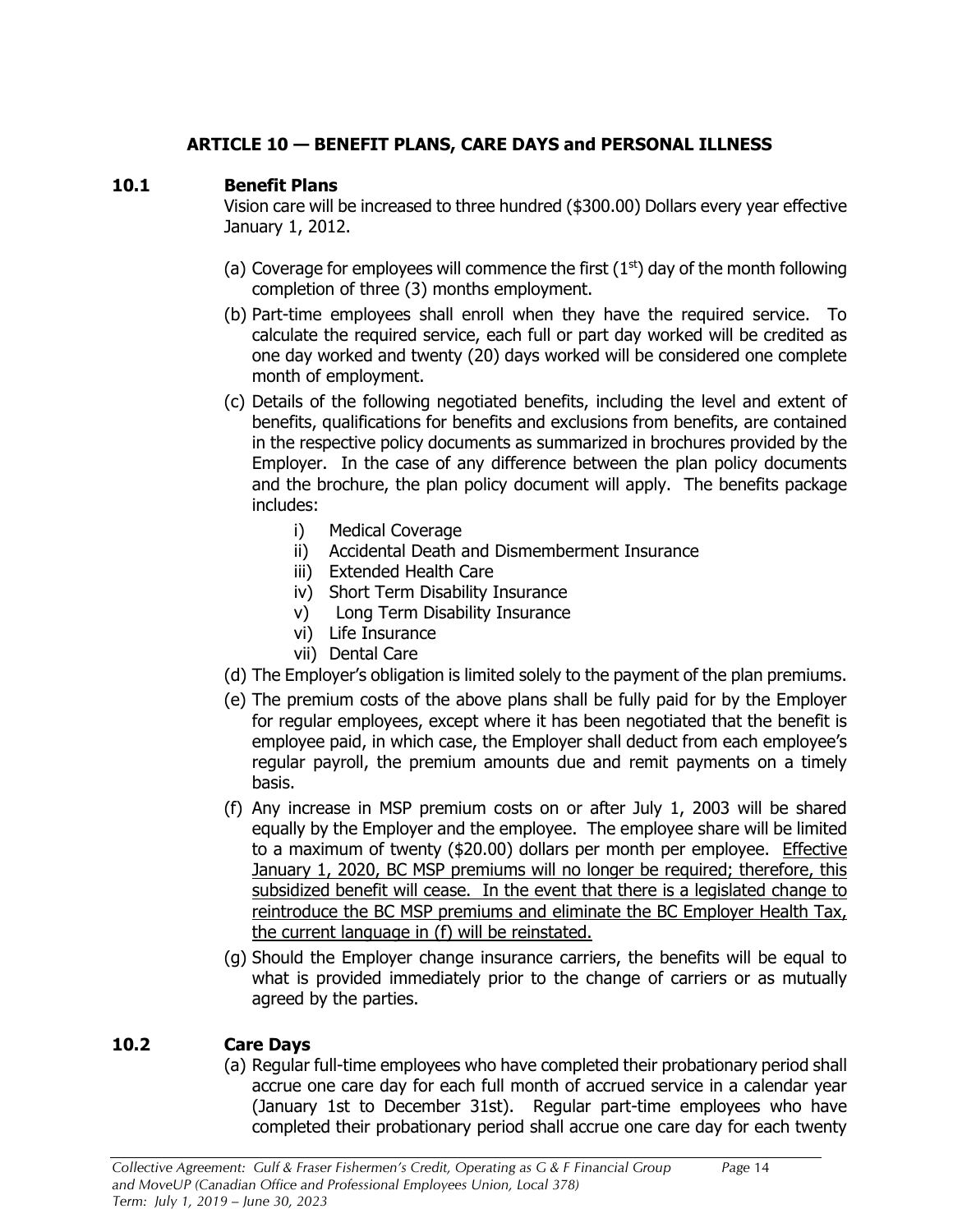(20) days of accrued service and the length of such day shall equal the average number of hours worked in the preceding twenty (20) days of work.

- (b) An employee shall accrue care days on the first day of the month following satisfactory completion of his/her probationary period.
- (c) Care days will not accumulate during periods on LOA pursuant to Article 9.4, LTD and during periods on layoff.
- (d) Employees shall be required to bank and carry forward a total of ten (10) accrued and unused care days at year end in order to coincide with the waiting period for Short Term Disability Insurance. Effective January 2, 2021, employees shall be required to bank and carry forward a total of five (5) accrued and unused care days at year end to coincide with the revised waiting period for Short Term Disability Insurance, which must be amended in alignment with the legislated changes to the wait period for Employment Insurance.
- (e) On January 31st of each year, an employee shall be entitled to one-half  $(y_2)$ days pay for each full care day of unused time accrued during the prior calendar year and which days exceed the banked limit of ten (10) days.
- (f) Upon termination an employee shall be entitled to one-half  $(y_2)$  days pay for each full day of accrued and unused care days.
- (g) A care day or part of a care day may be used by the employee for the following purposes:
	- (i) personal illness
	- (ii) the employee's scheduled medical appointments
	- (iii) to provide emergency child care for a child for whom the employee acts as a parent
	- (iv) to provide emergency elder care for a parent
	- (v) to provide emergency spousal care for a spouse. Where professionals are providing care, a care day is not to be used.
- (h) Where an employee takes only part of a care day, the actual time taken will be deducted from the employee's care day entitlement.
- (i) An employee may draw up to five (5) care days in advance of earning them in any calendar year but in the event of termination of employment the amount paid to the employee but not earned will be deducted from the employee's final pay. If the amount owing by the employee exceeds final pay, the employee is required to promptly repay the shortfall.
- (j) Proof of illness or injury, which may include a medical certificate, must be provided if requested by the Employer.
- (k) The employee is required to maintain contact with the Employer, advising of his/her expected return to work.
- (l) Where a full-time regular employee is required to attend a Doctor or Dentist appointment in the immediate area during working hours, attendance at such appointment shall be without loss of pay. All employees shall make reasonable efforts to schedule such appointments outside of working hours. Employees must receive prior approval from the Manager.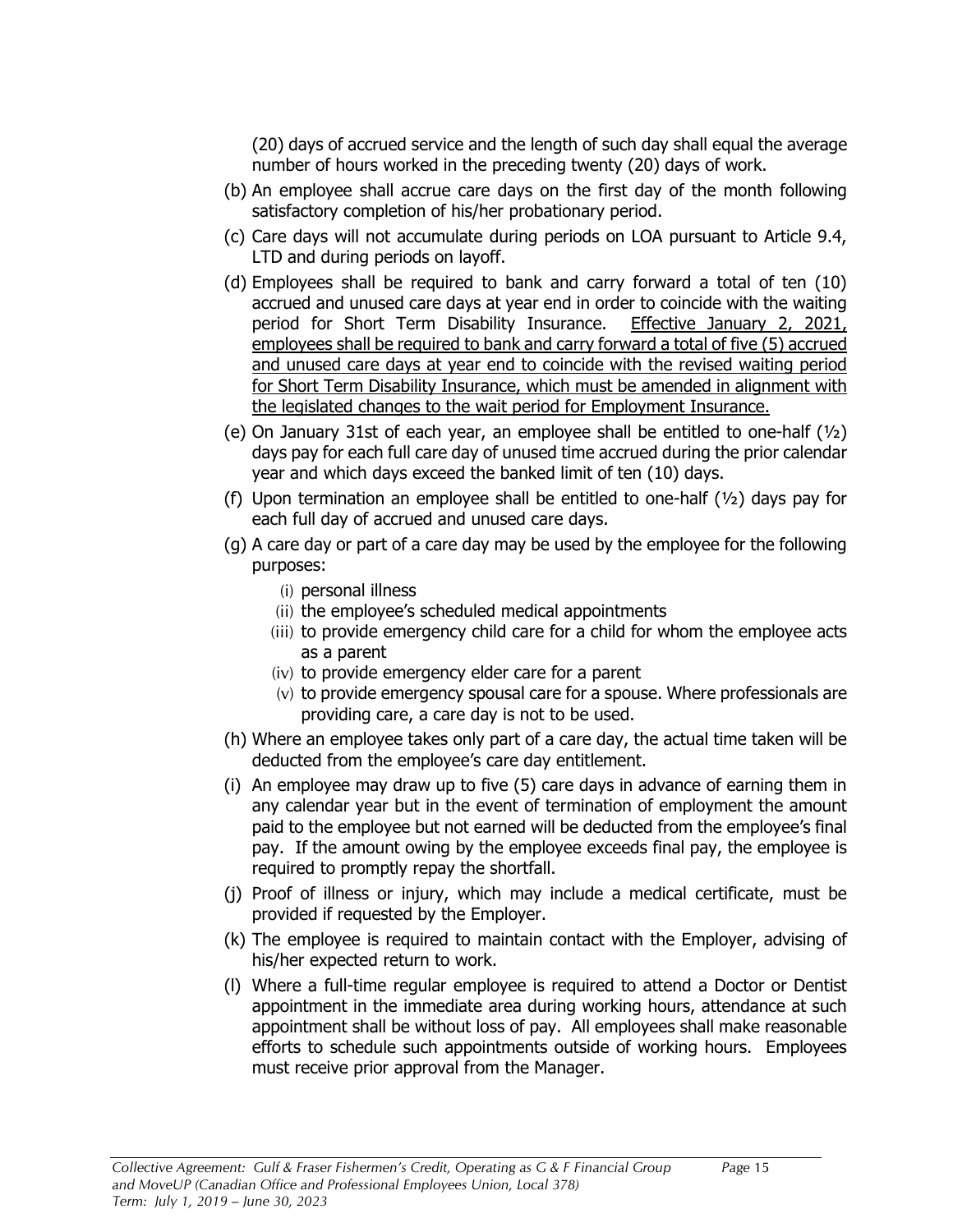#### <span id="page-20-0"></span>**10.3 Personal Illness**

An employee absent due to illness or injury for a period of three (3) or more consecutive days shall provide the Employer with a medical certificate which confirms that the employee was incapacitated from work during the period of absence. Further, all employees off on care days, including disability leave, for more than three (3) days, must maintain regular contact with the Employer at least once per month advising of the date of their approximate return to work, and any other relevant information. The employee must provide confirmation of this information from their physician if so requested by the Employer. Failure of the employee to provide this information on a monthly basis may result in disciplinary action.

#### <span id="page-20-1"></span>**10.4 Group RRSP**

- (a) All regular employees shall become entitled to participate in the group RRSP after one (1) year's service which in the case of part-timers will be two hundred (200) working days.
- (b) All funds deposited to this group RRSP shall be locked in while an employee unless the funds are used for the Home Buyers Plan or the Life Long Learning Plan.
- (c) The Employer shall make contributions as follows:
- (d) Effective July 1, 2013, the Employer contribution for all regular employees is ten and one-quarter (10.25%) per cent of gross earnings paid by the Employer and shall be further adjusted effective July 1, 2014 to ten and one-half (10.5%) per cent. All contributions made to part-time employees will be pro-rated accordingly.
- (e) In compliance with the CAPSA Guidelines, employees shall determine the investment terms for their deposits, i.e. variable rate; one, two year term, etc. and are entitled to invest in products available through the Credit Union and its RRSP plans.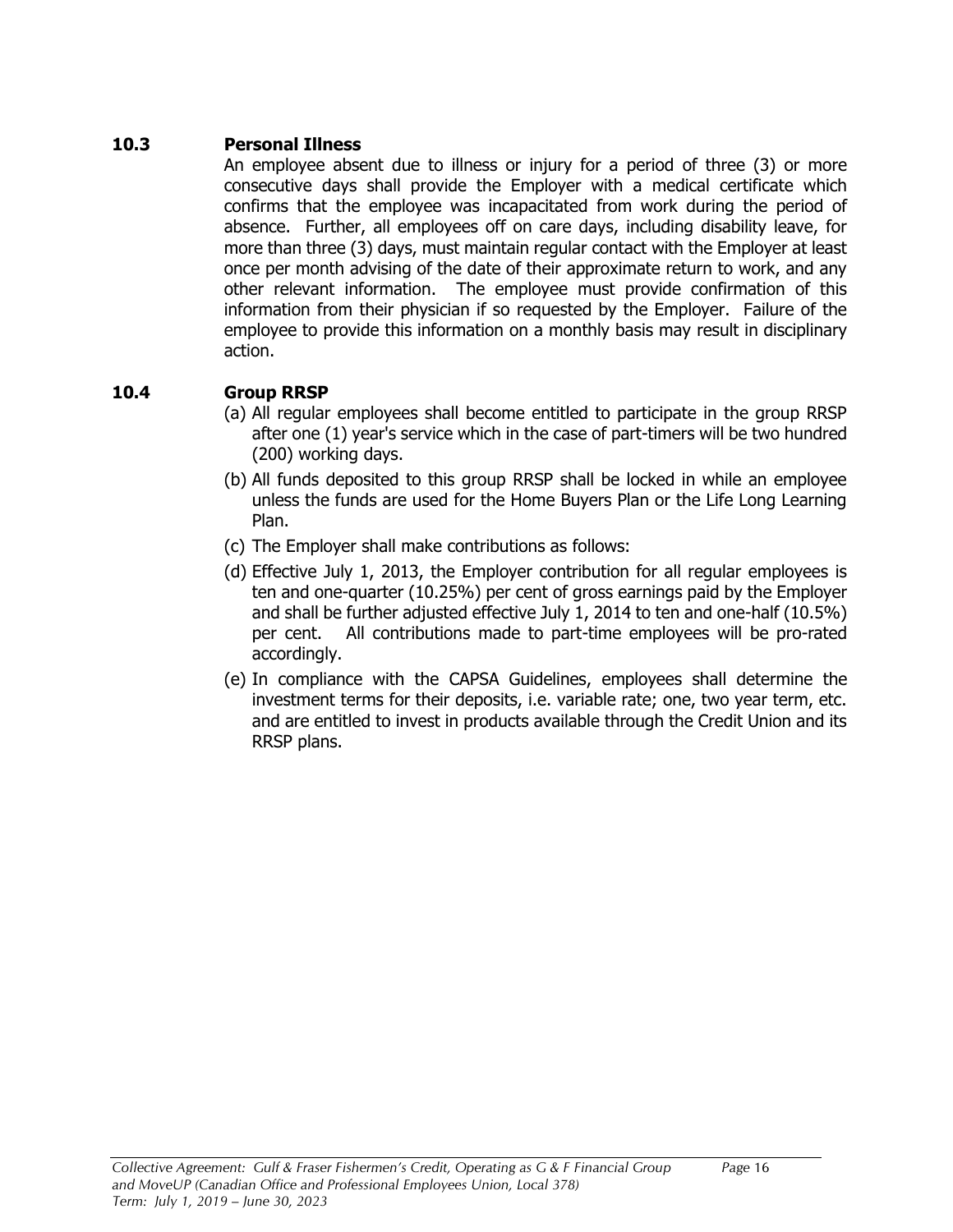#### **ARTICLE 11 — SALARIES**

<span id="page-21-1"></span><span id="page-21-0"></span>**11.1** Employees shall be paid in accordance with the salary schedule for their positions as specified in Appendix "A" which is part of this Agreement.

> The Steps in the salary ranges are the minimum amounts to be paid to an employee in accordance with 11.5 of this Article and shall not be construed to mean an employee may not be advanced to the next step in his/her salary range before having the required service.

#### <span id="page-21-2"></span>**11.2 Job Descriptions**

Are written with the intent to set forth the general duties and requirements of the job and to indicate the level of skill required and shall not be construed as imposing any restriction on the right of the Employer to create a new job or assign duties to employees other than those specifically mentioned in job descriptions, providing always that if the assignment of such duties changes the job content sufficiently to justify a review of the job rate, the Union shall be notified and a revised rate may be negotiated between the Parties.

The effective date for the new rate shall be the date the job was submitted for review. All references to any other duties which may be assigned by the Manager or similar such wording shall be deleted from the employee's Job Descriptions. The Communications Committee in conjunction with the supervisory staff shall maintain and update as required, a complete set of Job Descriptions which will be available to the staff.

<span id="page-21-3"></span>**11.3** When a new position is established or the duties of an existing position are significantly changed the Employer shall set forth an interim salary and category for such position and notify the Union. The Union at its discretion may negotiate the salary and category and if agreement cannot be reached the matter may be referred to arbitration as provided in this Agreement.

#### <span id="page-21-4"></span>**11.4 Promotional Increases**

An employee who is promoted to a higher position shall be placed on a step in the salary range for the new job classification which shall ensure the following minimum dollar per month increase: \$50.00 per month.

#### <span id="page-21-5"></span>**11.5 Salary Progression**

Employees shall move from step to step in their salary ranges with completion of the following amounts of service at each step:

Start rate to 12 months rate- 12 months (includes 120 day probationary period)

| 12 to 24 months rate | - 12 months |
|----------------------|-------------|
| 24 to 36 months rate | - 12 months |
| 36 to 48 months rate | - 12 months |

<span id="page-21-6"></span>**11.6** (a) An employee assigned to a higher job classification or temporarily replacing another employee in such higher classification, shall be paid at the higher rate as determined by the foregoing 11.4, for the period so employed. This provision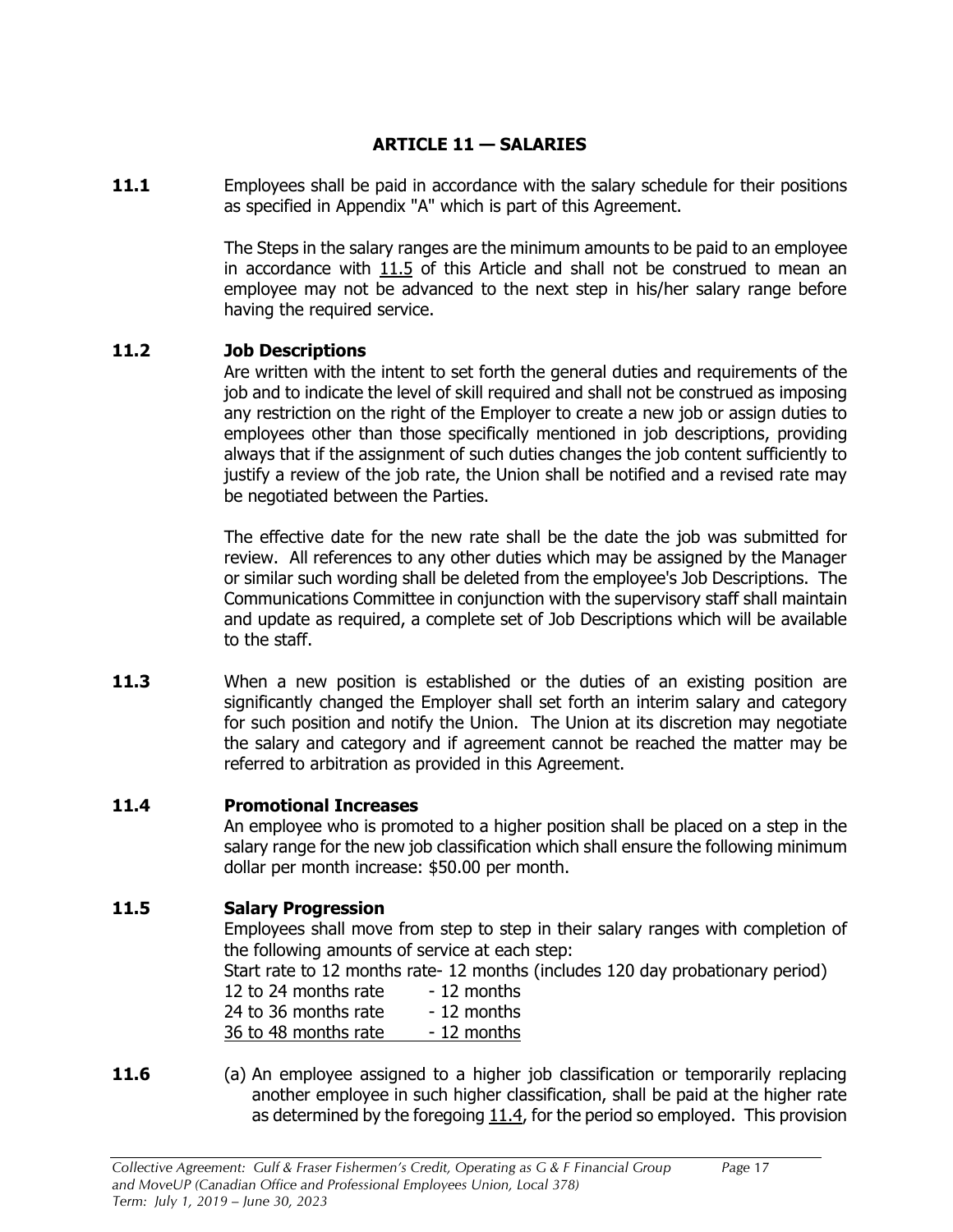shall not apply for brief relief periods of two (2) days or less, however, if more than two (2) days are worked at the higher rate the higher rate will be paid retroactive to the first day worked at such higher classification. The higher rate will not apply when the employee returns to his/her lower category job.

(b) An employee assigned to a higher job classification on a temporary basis for the purposes of cross training shall not be entitled to the higher rate and shall maintain his or her salary level of his or her regular position so long as the transfer to the cross training position does not exceed three (3) months.

The Employer confirms that this provision will not be used or apply to an employee who is filling a vacancy and will not be used to replace incumbents. Further, such positions for cross training will be posted and will be voluntary.

- (c) The Employer will give consideration to Credit Union related experience when placing an employee into the wage grid.
- <span id="page-22-0"></span>**11.7** Employees who, for reasons set out in Article 16, are placed in a position having a lower salary range than for their former position shall retain their salary. If their salary is higher than the range for the position they shall be red circled until such time as the difference between the maximum for the range and their salary is removed.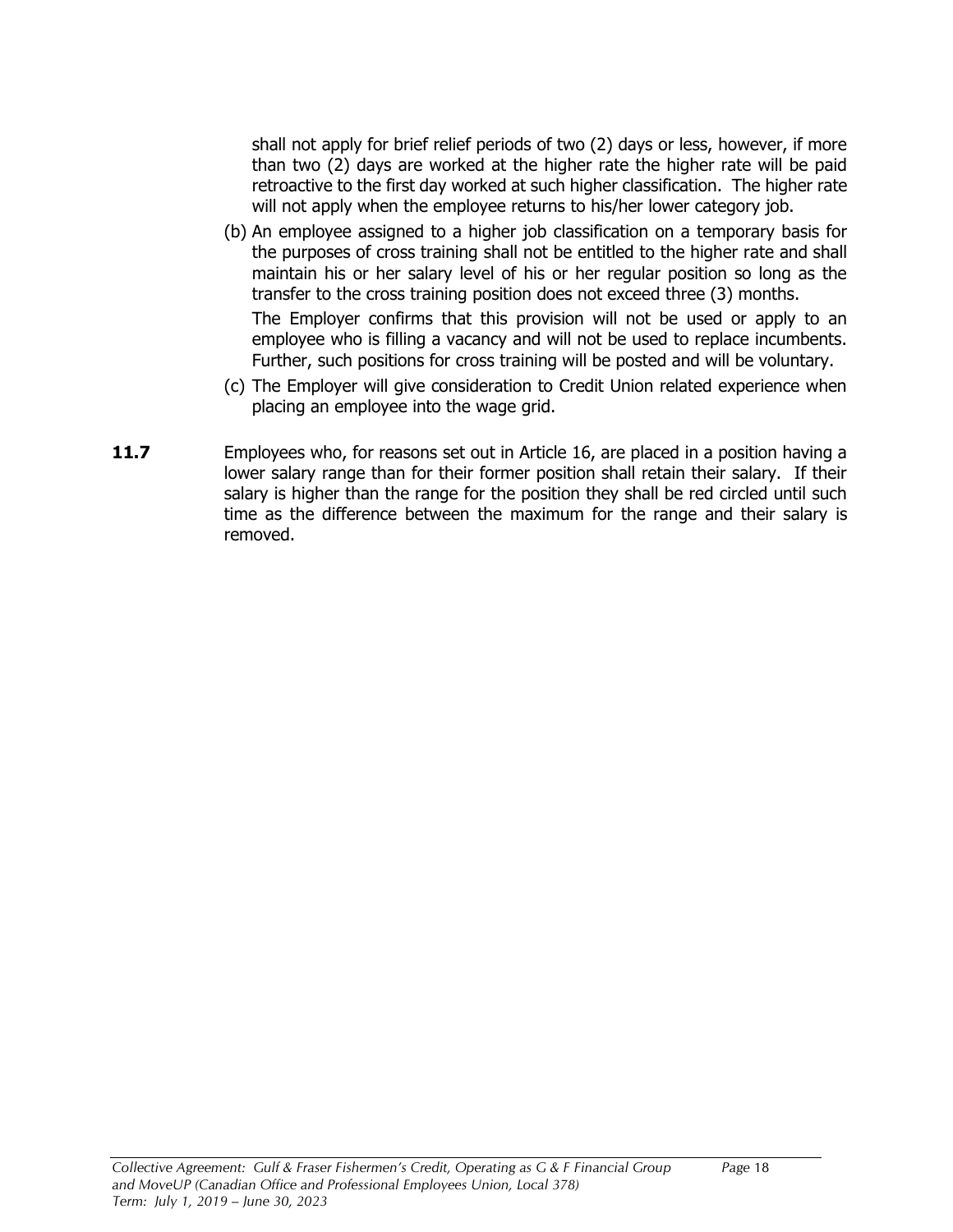#### **ARTICLE 12 - HIRING, PROMOTION, EMPLOYEE DEVELOPMENT, LICENSING, LAYOFF and RECALL**

## <span id="page-23-2"></span><span id="page-23-1"></span><span id="page-23-0"></span>**12.1 Job Vacancies**

- (a) The Employer shall fill job vacancies from within the bargaining unit before hiring new employees, providing employees are available with the necessary qualifications to fill the vacant positions
- (b) Upon completion of probation an employee may bid on vacant positions that may involve a promotion, lateral transfer or a lower classification.
- (c) An employee who has been promoted to a position and has held that position for less than six (6) months shall not be permitted to apply for or compete for any other vacancies unless specifically agreed to in writing by the Employer.
- (d) A full-time employee who received layoff notice and, as a result, accepted a part-time position is entitled to be placed by seniority in the first full-time vacant position for which he/she is qualified. This entitlement shall be available to the employee for the equivalent time periods specified in Article 12.6 (a). Such an employee who declines the first full-time position offered for which he/she is qualified, forfeits any future preferential entitlement to placement in a full-time position.
- (e) With the exception of the above paragraph, each vacancy shall be posted electronically for at least three (3) working days, outlining job title, group classification and salary range and branch location. "Floaters" may be hired as Money Advisors (Group II) to train as new employees, to provide coverage for Leaves of Absence, sick leave, vacation, etc. and may not necessarily be assigned to any particular branch. Vacancies shall not be advertised outside the bargaining unit until a decision has been made that there have been no successful applicants from within the bargaining unit.

#### <span id="page-23-3"></span>**12.2 Promotion**

Promotion shall be made on the basis of skills, knowledge, and ability to do the job and seniority. The Employer will endeavour to train employees for preferred jobs to ensure promotions are based on seniority insofar as is practical. In the event two (2) or more employees have similar abilities, the employee with the greatest seniority shall be selected.

<span id="page-23-4"></span>**12.3** An employee promoted to a higher-rated position shall be on trial for the first sixty (60) working days. If during the first sixty (60) working days he/she is considered to be unsuitable, he/she shall be returned to his/her former salary plus any increments which he/she may have become entitled to had he/she not been promoted.

# <span id="page-23-5"></span>**12.4 Employee Development and Licensing**

(a) The Employer will identify training requirements for each position and employees will be eligible to receive proper training to meet these requirements. Employees appointed to a position without having completed the necessary training will be required to successfully complete the required training within a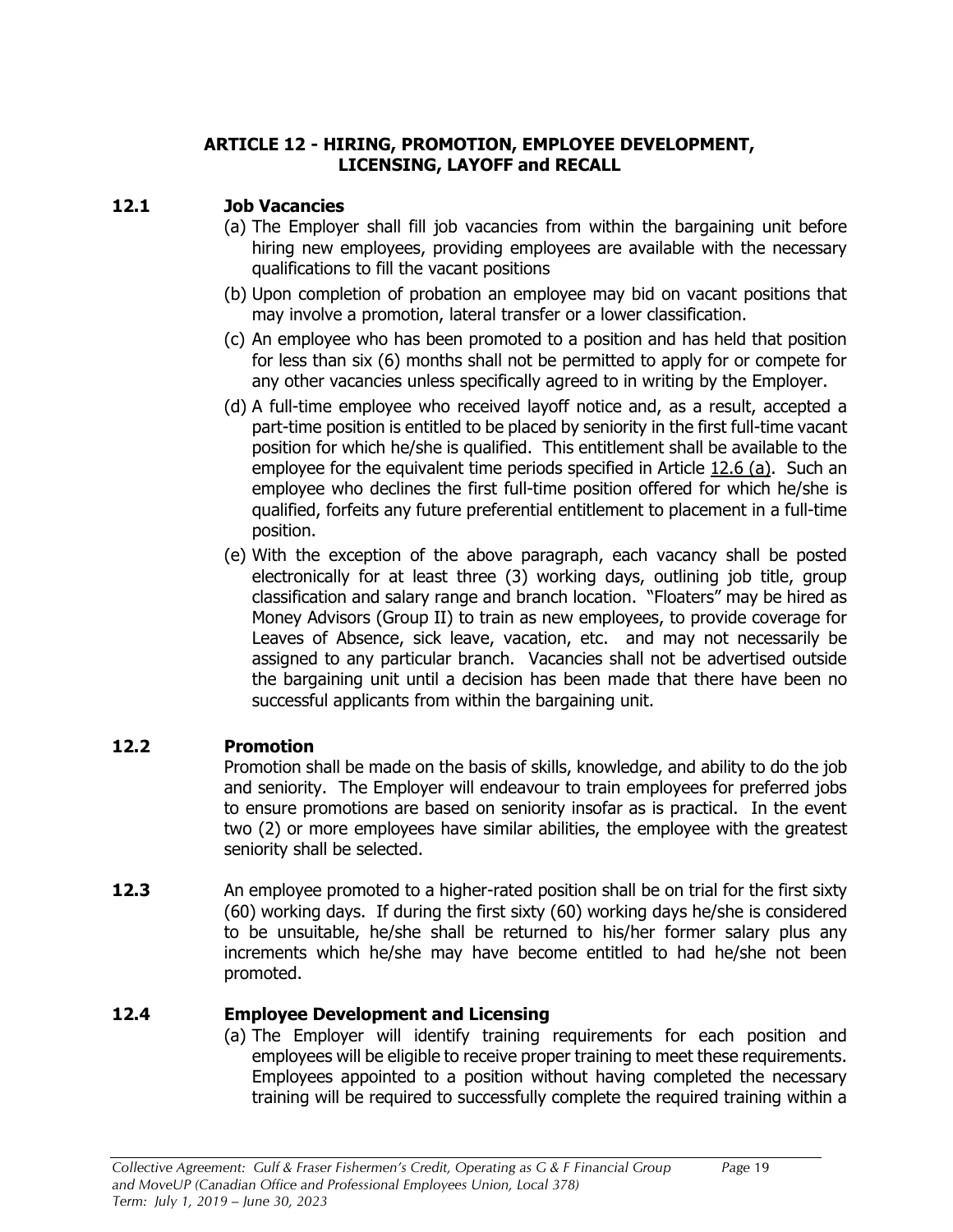reasonable time frame, as scheduled by the Employer. The Employer will pay the cost of all mandatory courses.

- (b) When training is required to remain in compliance with licensing requirements, the employee will satisfactorily complete the training. The Employer will pay the costs of such training.
- (c) Employees may request approval to take other job-related courses. Where such a course is approved, the Employer will reimburse resource material costs and one half of the course fee on registration and the balance upon successful completion of the training.

#### <span id="page-24-0"></span>**12.5 Layoff**

If a reduction of office staff is necessary, the following procedure shall be adopted: The employee with the least amount of seniority in any classification will be the first laid-off from that job, but they may displace an employee in the same or lower classification with the least seniority in such classification, providing they have the qualifications to satisfactorily perform the job and have greater seniority. Employees who are displaced from their jobs as a result of such bump-back procedure, may themselves move back and displace employees having less seniority in the same or lower classification, providing such employees have the necessary qualifications and seniority.

#### <span id="page-24-1"></span>**12.6 Recall**

Regular employees shall be given notice of lay-off or pay in lieu of notice in accordance with the Employment Standards Act. Such payments in lieu of notice does not relieve the Employer from any other obligations or payments to which the employee is entitled under this Agreement.

- (a) Any regular employee who has at least six (6) months but less than twelve (12) months of service who is laid-off due to lack of work or redundancy, shall be placed on a recall list for a period of six (6) months. Any regular employee who has at least twelve months of service who is laid-off due to lack of work or redundancy, shall be placed on a recall list for a period of twelve (12) months. For purposes of calculating a regular part-time employee's eligibility, one month is the equivalent of twenty (20) days worked.
- (b) Employees laid-off shall be recalled by seniority and shall have the right to return to a vacancy in their former job classifications or to a similar classification for which they are qualified.
- <span id="page-24-2"></span>**12.7** Notice of recall to an employee who has been laid-off shall be made by registered mail to the last known address of the employee. The employee must respond to such notice within three (3) days of receiving it or possibly lose rights of seniority and recall, however, an employee who is prevented from responding to a recall notice because of illness or other reason beyond the employee's control shall not lose rights thereby, but such employee may be bypassed for the position available. An employee bypassed as provided above, will remain on the recall list for the remaining recall period.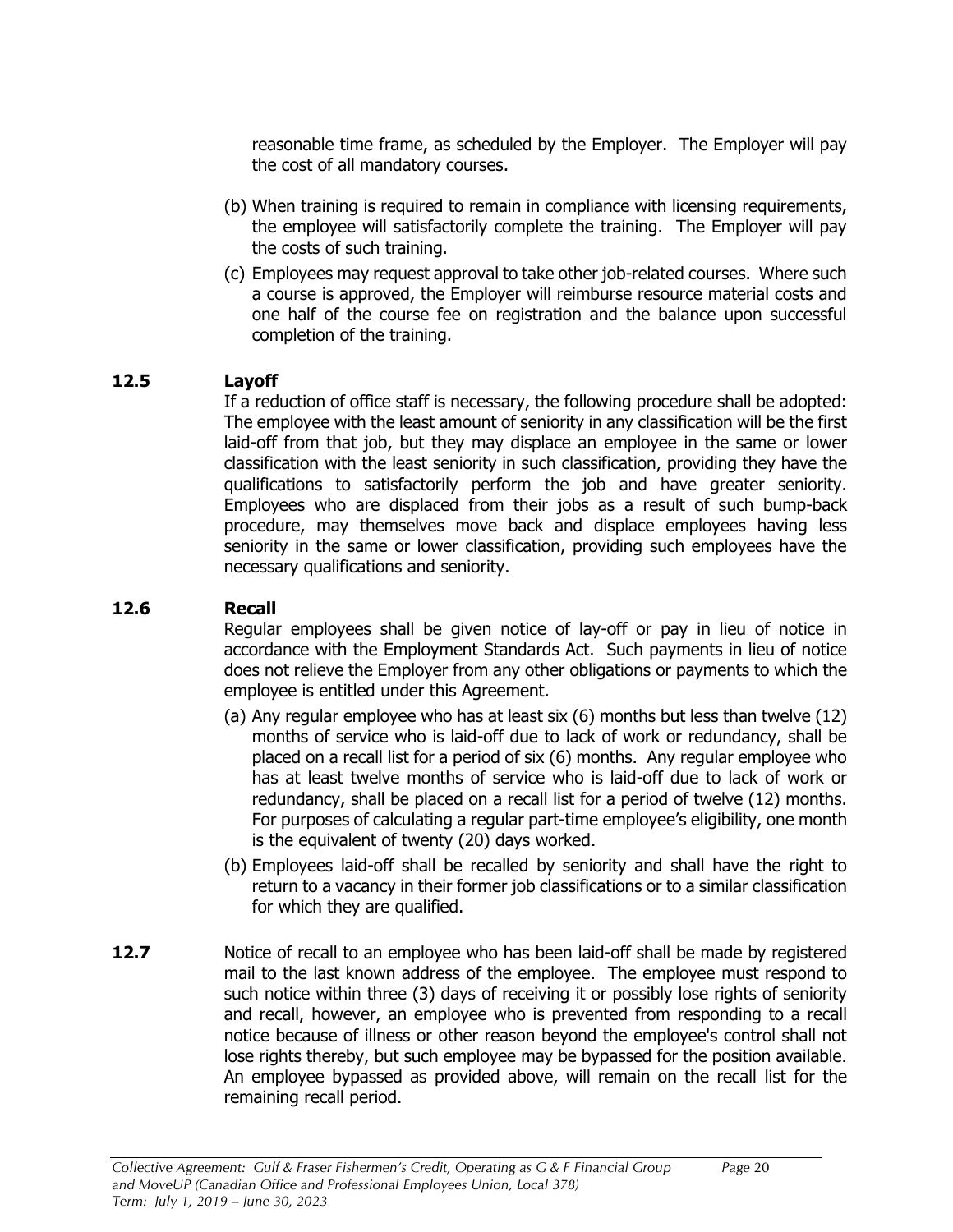#### <span id="page-25-0"></span>**12.8 Salary Policy on Recalls and Demotions**

- (a) Employees recalled to their former position or to a position having the same salary range shall receive the current rate for the step in the salary range which they held at the time of lay-off.
- (b) Employees recalled to a position in a salary range which is lower than for their former position, shall be paid their former salary if it is not higher than the maximum rate for the position to which they are recalled. If the former salary is higher, they shall be paid the maximum rate for the lower position.
- (c) The foregoing salary policy shall also apply in the case of demotions due to layoffs and other circumstances.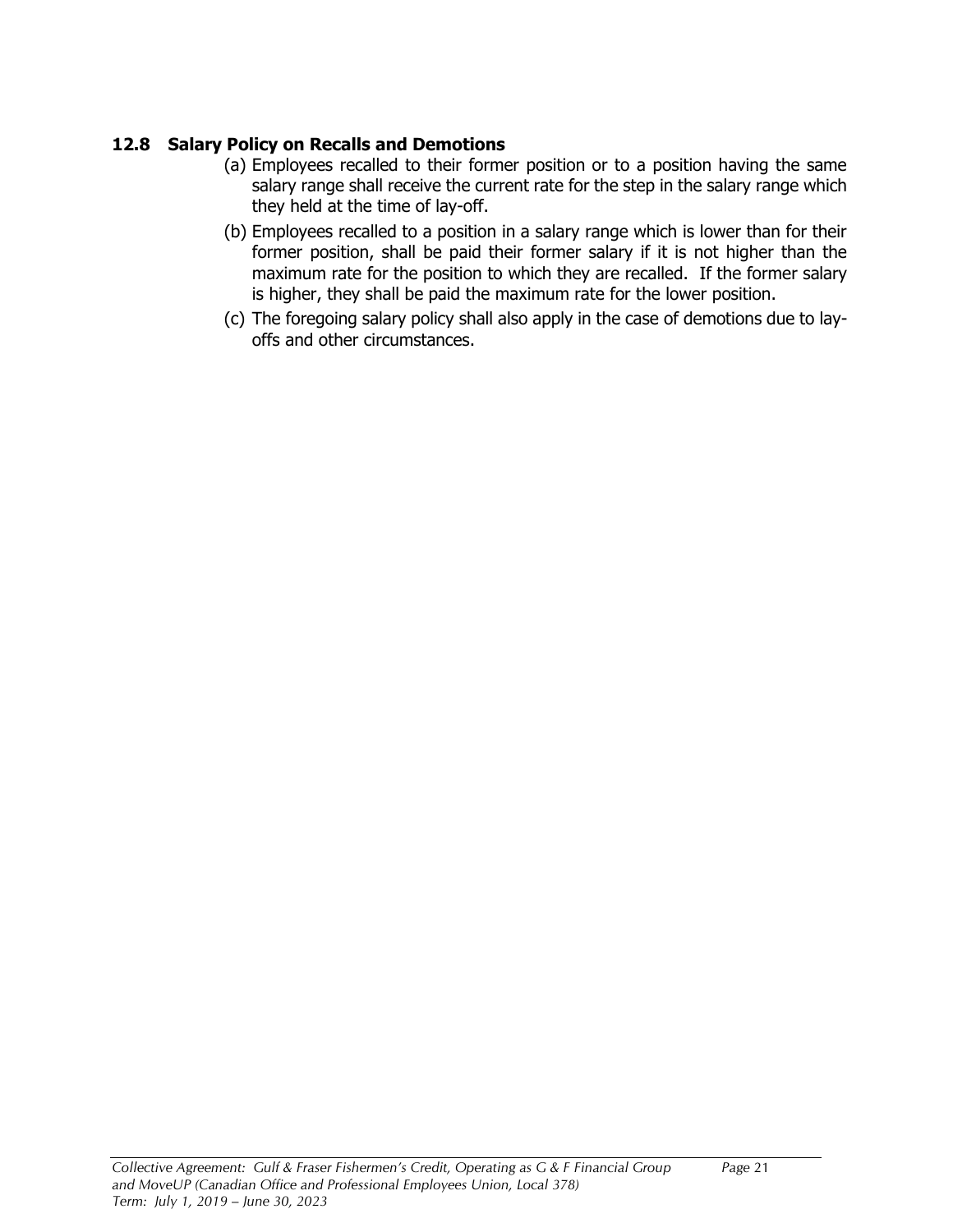#### **ARTICLE 13 — SENIORITY**

- <span id="page-26-1"></span><span id="page-26-0"></span>**13.1** Seniority shall mean length of continuous service, with the Employer and its predecessors, as an employee in the bargaining unit, except that credit shall be given for all continuous service prior to certification of the bargaining unit.
- <span id="page-26-2"></span>**13.2** Except as provided in Article 13.3 following, an employee who leaves the bargaining unit and subsequently returns, will be considered a new employee from the date of re-entering the unit for the purpose of determining seniority credit.
- <span id="page-26-3"></span>**13.3** An employee who temporarily leaves the bargaining unit to fill a position with the Employer excluded from the bargaining unit and who subsequently returns to the bargaining unit within eighteen (18) months , shall be credited with accumulative seniority (seniority held at date of leaving the bargaining unit plus accrued credit from the date of re-entry to the unit).
- <span id="page-26-4"></span>**13.4** Regular employees shall accrue seniority on the basis of one (1) day for each day of accrued service. An accrued day of service shall consist of each:
	- (a) days worked, regardless of number of hours worked
	- (b) statutory holiday
	- (c) floating holiday
	- (d) pro rated vacation / vacation
	- (e) approved leave of absence with pay
	- (f) approved leave of absence without pay for periods not exceeding three (3) calendar months
	- (g) pregnancy / parental leave
	- (h) care day
	- (i) day on short term disability
	- (j) day on long term disability
	- (k) day on layoff subject to recall
- <span id="page-26-5"></span>**13.5** No seniority shall accrue for short terms of temporary work except that temporary employees who attain regular status shall have seniority credited from date of entry as an employee of the Employer, as provided in Article 5.3.
- <span id="page-26-6"></span>**13.6** Seniority lists will be made available by the Employer at such times as may be required for the administration of this Agreement.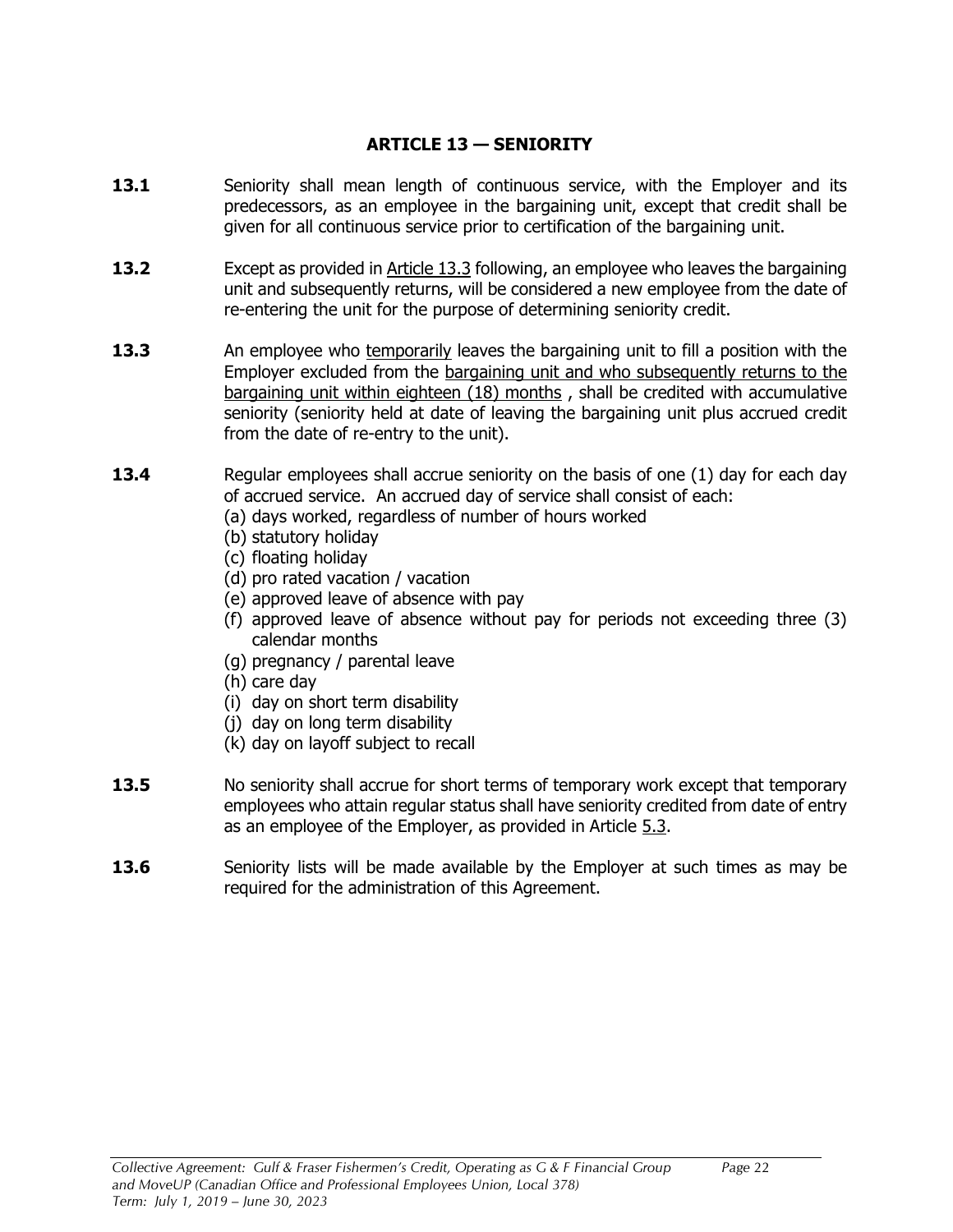#### **ARTICLE 14 — GENERAL**

#### <span id="page-27-1"></span><span id="page-27-0"></span>**14.1 Picket Lines**

It shall not be a violation of this Agreement or cause for discipline or discharge of any employee, in the performance of his/her duties, to refuse to cross a legal picket line recognized by the Union. The Union shall notify the Employer as soon as possible of the existence of such recognized picket lines.

#### <span id="page-27-2"></span>**14.2 Bulletin Boards**

Will be made available to the Union for the purpose of posting notices relating to meetings, dues, entertainment, health and safety, and general Union activities. All notices shall be submitted to the Employer before being posted. Approval shall not be withheld unreasonably by the Employer.

#### <span id="page-27-3"></span>**14.3 No Strikes or Lockouts**

The Employer shall not cause or direct any lockout of employees during the life of this Agreement, and neither the Union nor any representative thereof, nor any employee shall in any way authorize, encourage or participate in any strike, walkout, suspension of work, or slow-down on the part of any employee or group of employees during the life of this Agreement.

#### <span id="page-27-4"></span>**14.4 Disciplinary Action**

Should it become necessary for management to discuss with an employee a matter which could result in disciplinary action being taken, such discussion will be conducted in private. At the discretion of the employee, a bargaining unit Union Office Steward may be present. Upon request of the employee, the substance of the Employer's complaint shall be given to the employee, in writing, at the time the discussion takes place.

#### <span id="page-27-5"></span>**14.5 Personnel Files**

Upon request an employee shall be entitled to review his/her personnel file annually and in the event of a grievance.

#### <span id="page-27-6"></span>**14.6 Employee Loans**

After one (1) years' service, employees shall be entitled to lower interest loans. The employee loan program that applies to all employees is posted on the Source. This program may be changed from time to time by the Employer. Mortgages can be paid out without penalty on the following basis: sale of property, any other repayment or pay down is subject to the standard policies and procedures applicable to all credit union members.

#### <span id="page-27-7"></span>**14.7 Products and Services**

- (a) Employees will be allowed one (1) account either personal or joint (nonbusiness use) per employee at no charge to the employee.
- (b) Employees will be allowed one small safety deposit box or fifty (50%) percent off of any other larger box, availability permitting.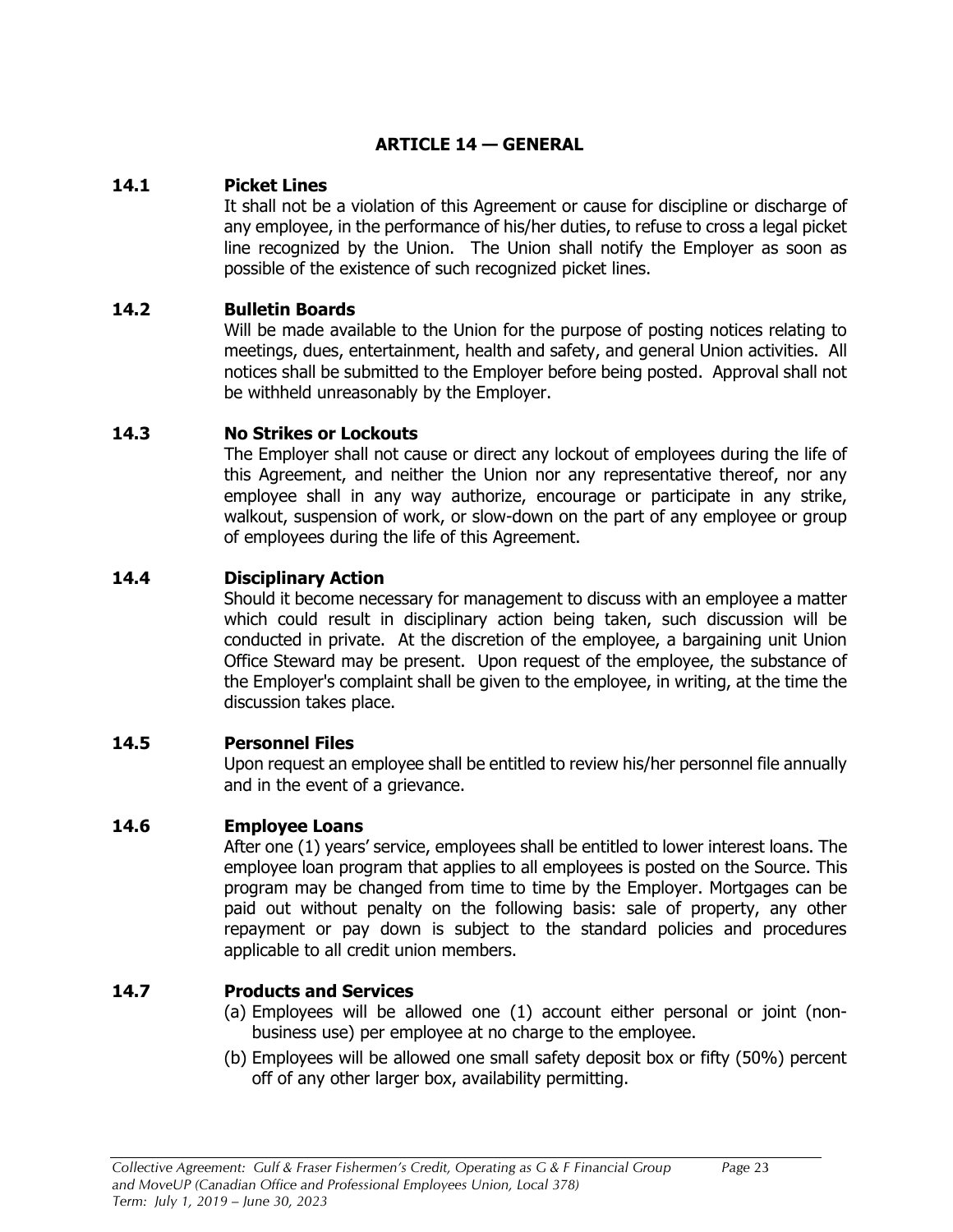(c) Employees who have successfully passed probation shall be entitled to purchase up to \$10,000 USD per year at the Credit Union's cost. This includes cash, money orders and travellers' cheques.

#### <span id="page-28-0"></span>**14.8 Temporary Transfer of Employees**

To meet business requirements, the Employer may transfer employees between branches on a temporary basis for up to twenty (20) working days, or longer when extended by mutual agreement between the Union and the Employer, as follows:

- (a) Subject to business conditions in the respective branches, the Employer will decide from which branch(es) to request qualified volunteers.
- (b) In the event that there is no qualified volunteer, the most senior qualified employee shall first be asked and may decline on a seniority basis, provided that there are other qualified employees available to perform the work. In such cases, the junior employee qualified to do the work cannot decline the temporary transfer.
- (c) Employees will be paid an incremental mileage allowance in accordance with the Employer's policy where the distance to the new branch is greater from the employee's home to the new branch than from the employee's home to his/her regular branch.

#### <span id="page-28-1"></span>**14.9 Bargaining Unit Work**

- (a) The Employer agrees to explore every reasonable avenue with regards to having work performed by the bargaining unit and not contracted/subcontracted.
- (b) Proposed changes regarding a reorganization of work will be discussed initially at a Communications Committee meeting prior to implementation. Unresolved issues may be referred to the grievance/arbitration process for resolution.
- (c) The Parties agree that from time to time the Employer may re-organize the work such that work performed by bargaining unit members may be centralized. Where it makes sense (efficiency gains) work performed by bargaining unit members will remain with bargaining unit members. Where it does not provide efficiency gains, alternative plans may occur.
- (d) Managers or other employees outside of the bargaining unit shall not perform the duties normally, customarily or properly performed by employees within the bargaining unit, except in cases of emergency or unexpected circumstances when bargaining unit members who can perform the required work are not available or when Managers, Supervisors or other persons outside the bargaining unit are training employees in the bargaining unit. Normal work customarily performed by management shall be excluded.

#### <span id="page-28-2"></span>**14.10 Respectful Workplace**

G&F Financial Group (G&F) is committed to providing a working environment in which all employees are treated with respect and dignity, which is free of any form of discrimination, bullying or harassment. Employees have the right to work in an atmosphere which promotes equal opportunities and prohibits discriminatory practices.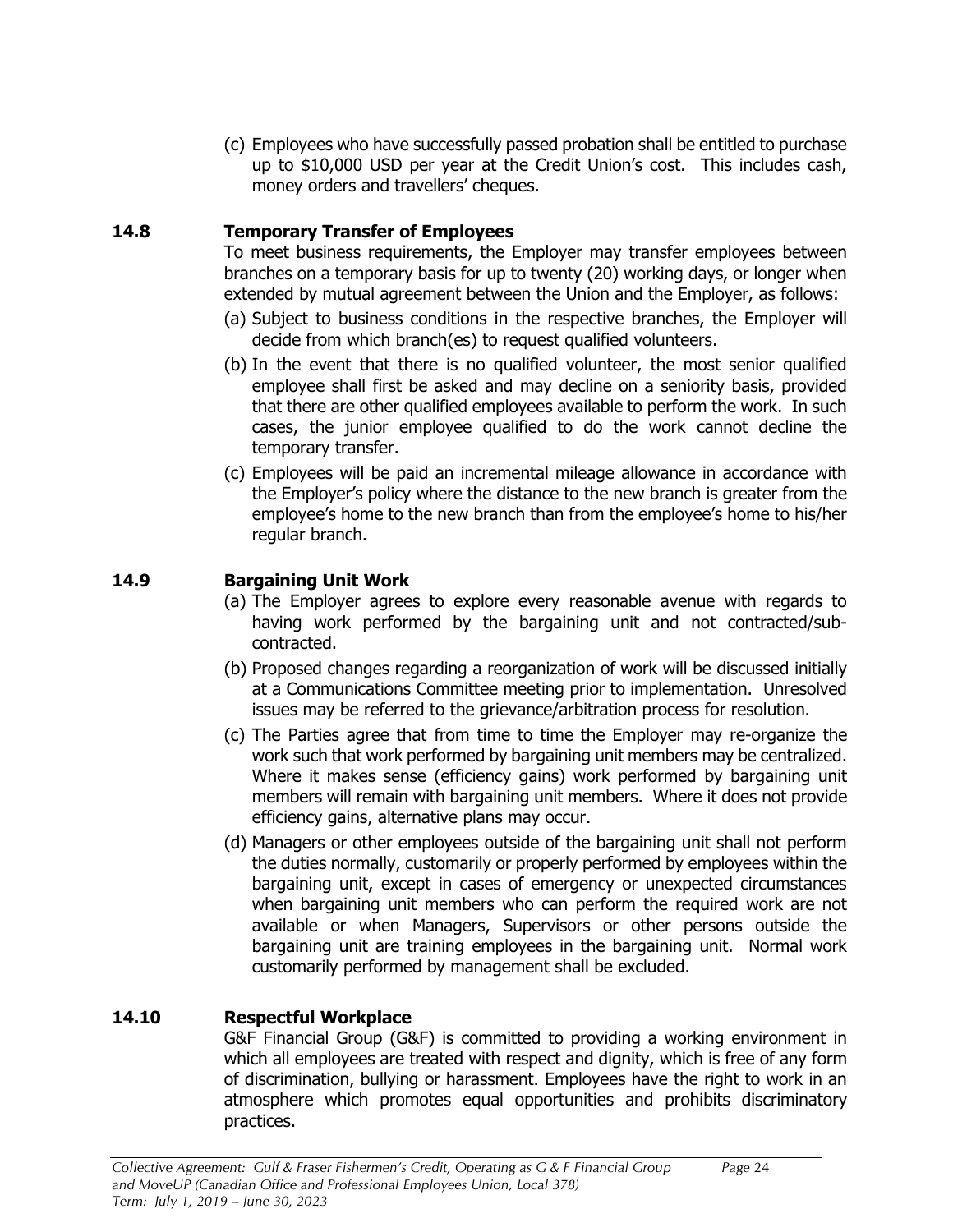The resolution of any matters which arise shall be addressed in accordance with the Employer's Respectful Workplace Policy.

#### <span id="page-29-0"></span>**14.11 Occupational Health and Safety**

The Employer is committed to providing a safe and healthy work environment and promoting a positive and proactive attitude towards the safety of employees.

#### <span id="page-29-1"></span>**14.12 Workers Compensation and Regulations**

The Employer agrees to comply fully with the Workers' Compensation Act and Occupational Health and Safety Regulations.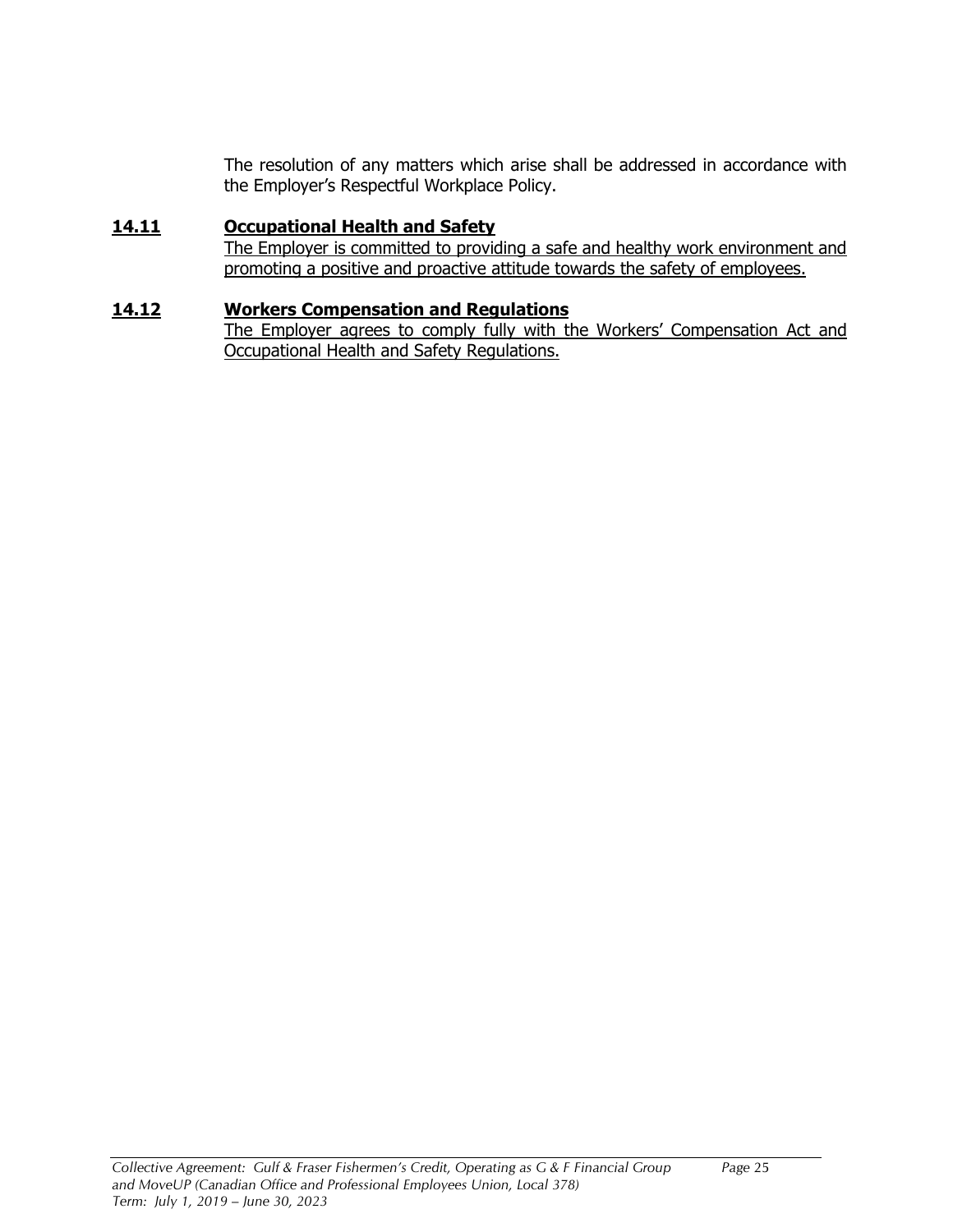#### **ARTICLE 15 — DISCHARGE and TERMINATION**

- <span id="page-30-1"></span><span id="page-30-0"></span>**15.1** It is hereby agreed that the Employer has the right to discharge for just cause and notice or pay in lieu of notice may be given in the event of such discharge, at the Employer's option. A grievance regarding discharge will be commenced at Step 3 of the grievance procedure.
- <span id="page-30-2"></span>**15.2** If a regular employee is terminated, except as provided in Article 15.1 above, said employee shall receive notice or pay in lieu of notice according to Article 12.5. If notice is given immediately prior to the vacation period of the employee, such employee shall receive their pay in lieu of notice, in addition to vacation pay to which the employee is entitled, plus all other benefits.
- <span id="page-30-3"></span>**15.3** If upon joint investigation by the Union and the Employer, or by decision of an arbitration pursuant to the terms of this Agreement, it shall be found that an employee has been unjustly discharged, the affected employee shall be, subject to the award of such arbitration or pursuant to the mutual findings of the Union and the Employer, re-instated to his/her former position without any loss of seniority or rank. Compensation for lost salary shall be as mutually agreed between the Employer and the Union or as decided by arbitration.
- <span id="page-30-4"></span>**15.4** Employees are expected to provide the Employer with two (2) weeks notice of intention to terminate in order to provide adequate time to obtain a replacement.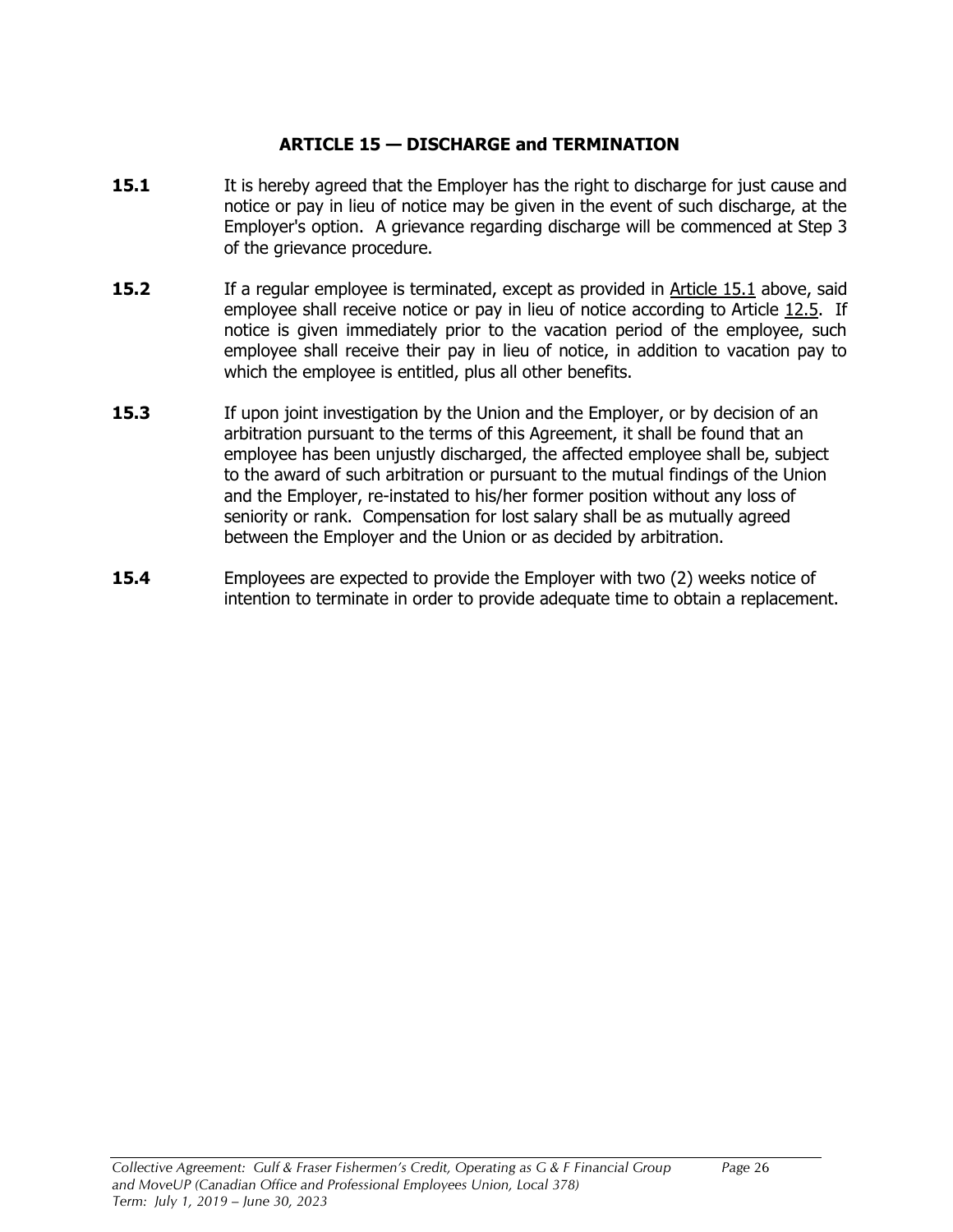#### **ARTICLE 16 — TECHNOLOGICAL or PROCEDURAL CHANGE**

- <span id="page-31-1"></span><span id="page-31-0"></span>**16.1** The Employer will provide the Union with three (3) months notice of intention to introduce automation, equipment or procedures which might result in displacement or reduction of personnel or in changes of job classification.
- <span id="page-31-2"></span>**16.2** Wherever practical, employees becoming redundant due to new equipment or procedures, shall be eligible for retraining to equip them for the operation of such new equipment or procedure, or to qualify for other positions within the unit. Such retraining will be provided by the Employer without cost and without loss of pay to the affected employee(s).
- <span id="page-31-3"></span>**16.3** No additional employees shall be hired by the Employer until all current employees are notified of changes proposed, as per Article 16.1 above, and provided a retraining period to acquire the necessary knowledge or skill to retain their employment.
- <span id="page-31-4"></span>**16.4** Any new positions created under this Article shall be subject to review and should the Parties not agree as to whether the position(s) are in or out of the bargaining unit the position(s) shall be submitted under Section 139 of the Labour Relations Code of BC.
- <span id="page-31-5"></span>**16.5** (a) In cases where the retraining of employees is not practical or where other positions with the Employer are not available, the employee shall elect:
	- i) to exercise their bumping rights in accordance with Article 12.4;
	- ii) to be placed on the recall list in accordance with Article 12.6 (a);
	- iii) to terminate employment and receive severance in accordance with Article 17.
	- (b) An employee on recall under this Article, shall receive all the benefits he/she had accrued during employment at the end of the recall period or at such earlier time as he/she may elect to terminate.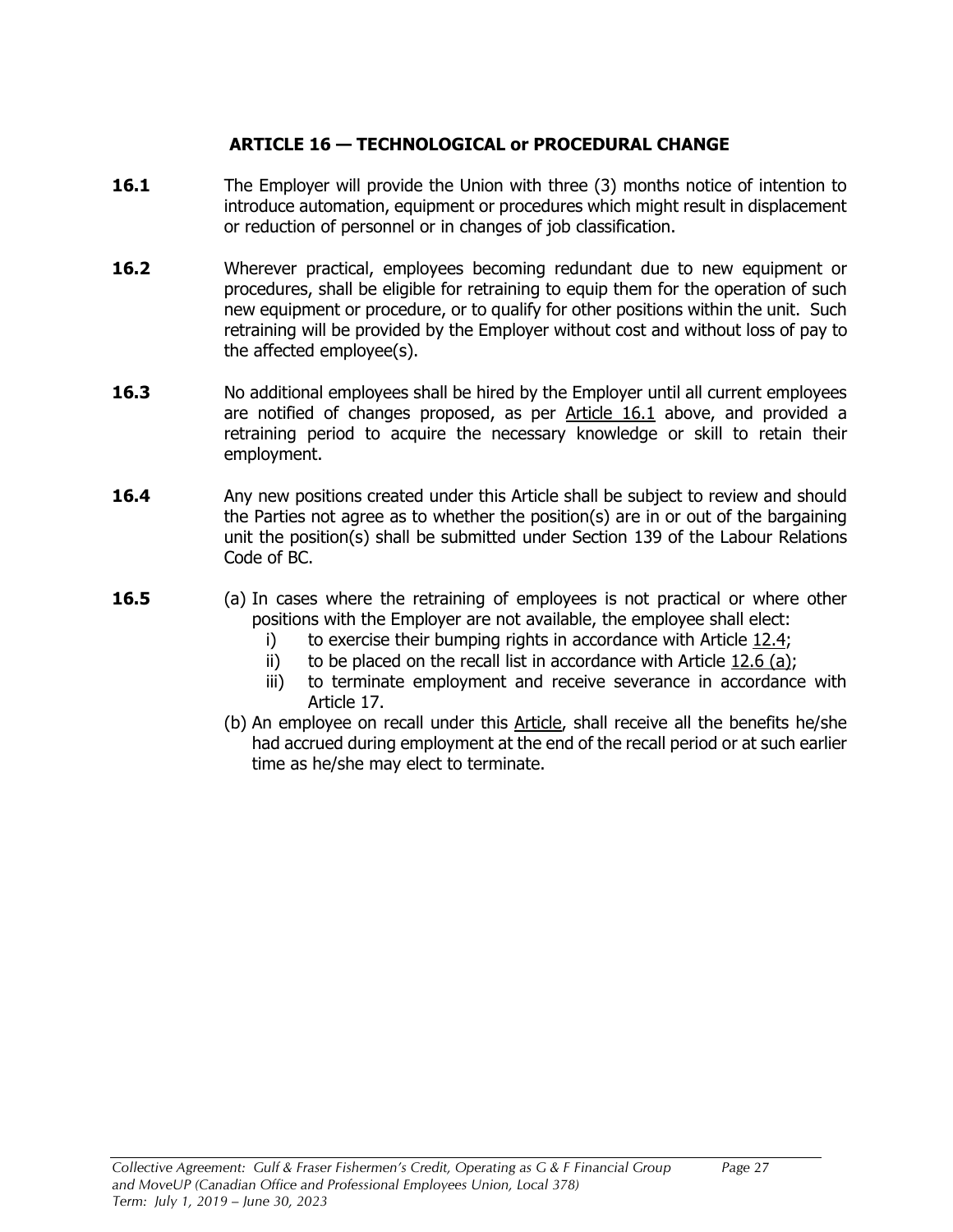#### **ARTICLE 17 — SEVERANCE PAY**

<span id="page-32-1"></span><span id="page-32-0"></span>**17.1** Severance pay shall be paid to employees with one (1) year or more service whose employment is terminated for reasons other than just cause or resignation. The amount of severance pay shall be:

> i) two (2) weeks at the employee's current regular salary for each year of service with a minimum of two (2) weeks to a maximum of thirty-two (32) weeks.

Severance will be paid to those employees not recalled during the recall period. An employee may elect to terminate during his/her recall period and be paid his/her severance pay entitlement.

Severance pay shall be due and payable to an employee, immediately upon termination.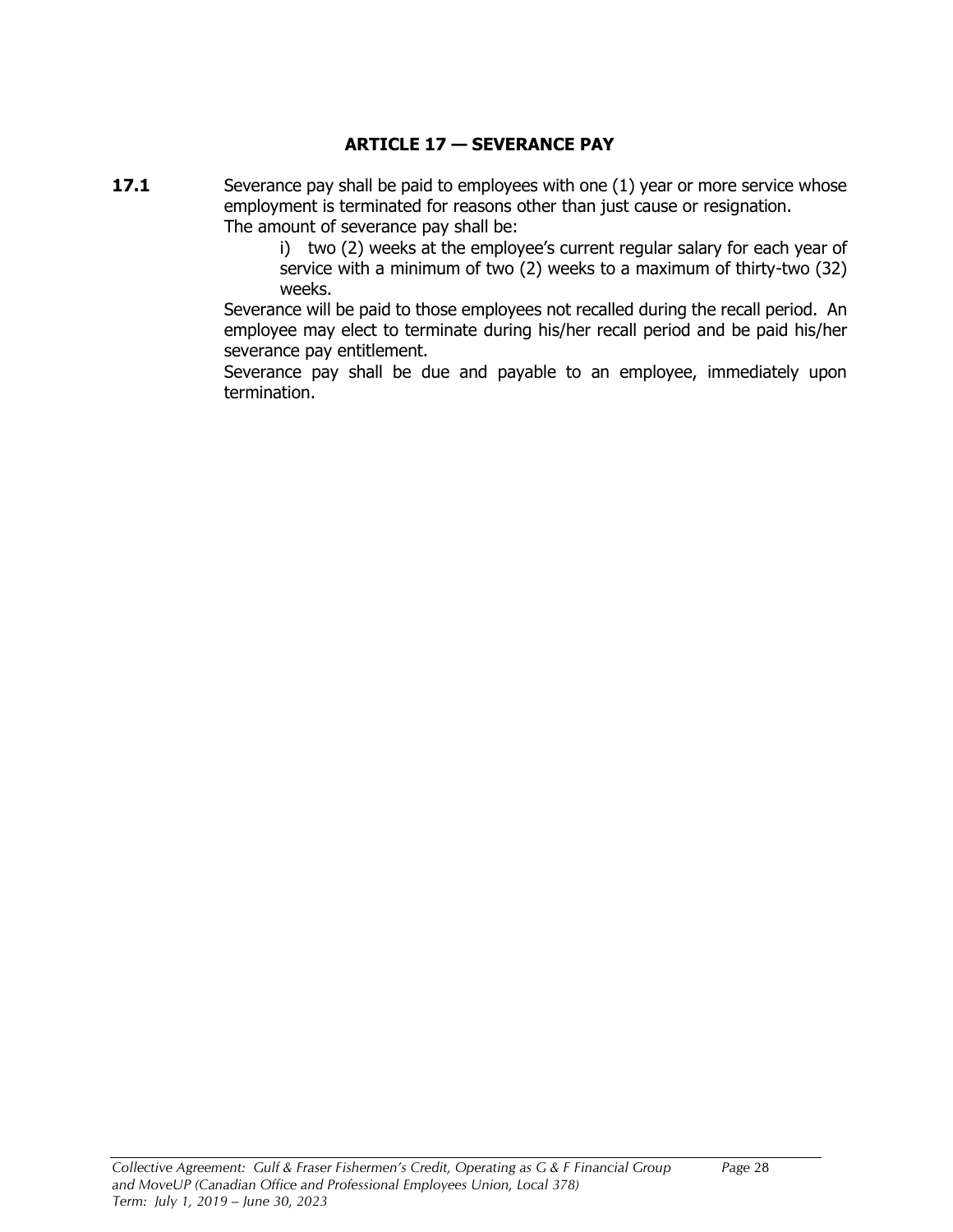#### **ARTICLE 18 — GRIEVANCE PROCEDURE**

- <span id="page-33-1"></span><span id="page-33-0"></span>**18.1** "Grievance" means any difference or dispute concerning the interpretation, application, administration or alleged violation of this Agreement, whether between the Employer and any employee or employees bound by this Agreement or between the Employer and the Union.
- <span id="page-33-2"></span>**18.2** Grievances or complaints shall be settled in the following manner:
	- (a) If the employee has a complaint against the Employer, it shall be referred to as a grievance and the procedure for settlement shall commence with Step 1.
	- (b) If the Employer or the Union has a complaint, it shall be referred to as a dispute, and the procedure for settlement shall commence with Step 3.

#### **STEP 1:**

The employee involved shall first take up the grievance with the Manager directly in charge of the work within ten (10) working days of the circumstances giving rise to the grievance. The employee shall be accompanied by an Office Steward or Representative of the Union. The Employer shall give a decision within five (5) working days of such a meeting.

#### **STEP 2:**

If the grievance is not satisfactorily settled at Step 1, the employee and Office Steward or Representative shall submit the grievance, in writing, to the Manager within the next ten (10) working days.

#### **STEP 3:**

If a satisfactory settlement is not reached at Step 2, the grievance shall be referred within the next ten (10) working days, to the Representative(s) of the Union and the Representative(s) of the Employer. Failing settlement within a further ten (10) working days of receipt of notice, the dispute may be referred to arbitration, by either Party, as set forth in Article 18.

<span id="page-33-3"></span>**18.3** A grievance, which is not advanced within the time limits provided in this Agreement, shall be deemed waived and abandoned. The time limits set forth in this Article may only be extended by mutual agreement, confirmed in writing between the Union and the Employer, specifying the grievance(s) affected.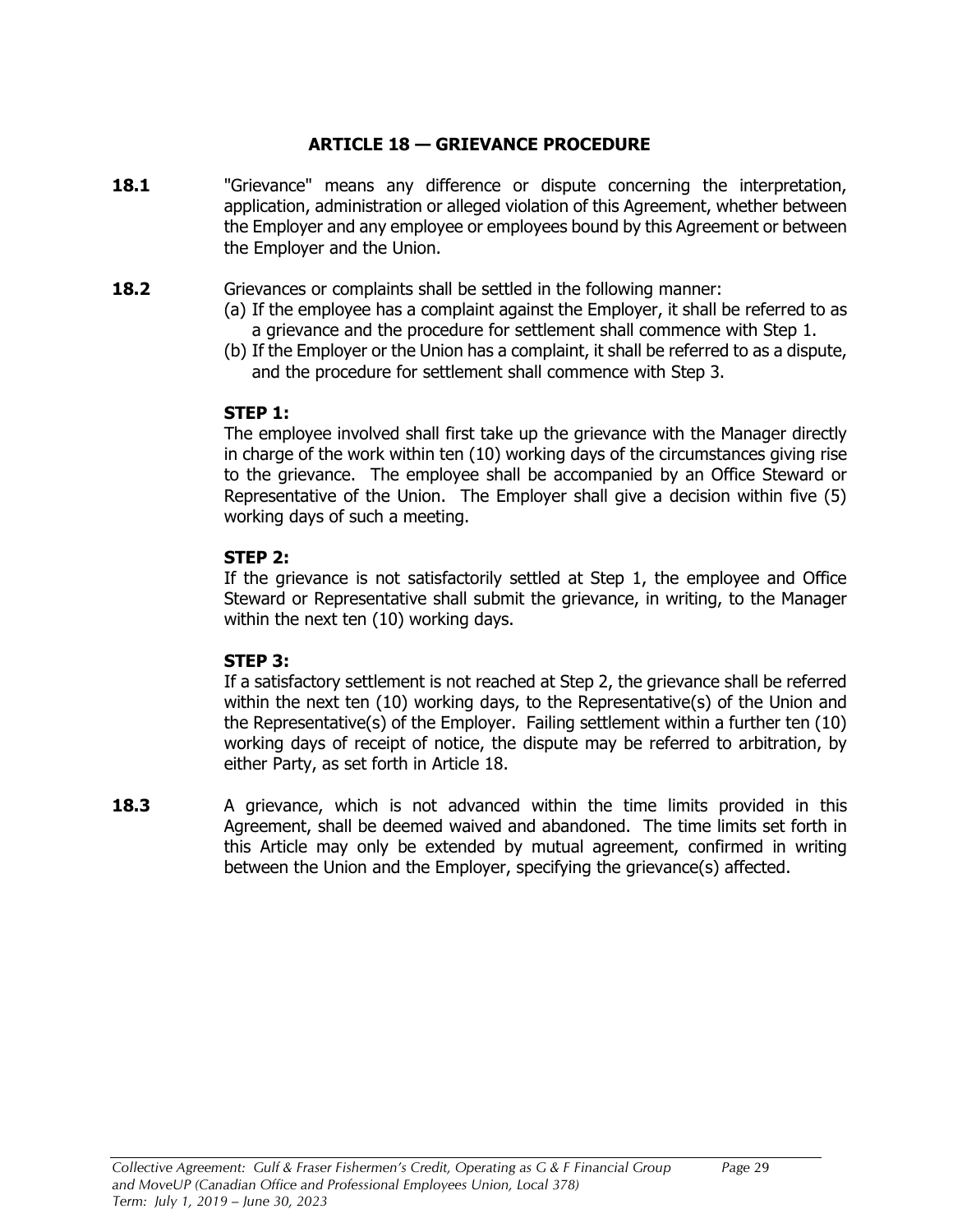#### **ARTICLE 19 – ALTERNATE DISPUTE RESOLUTION**

- <span id="page-34-1"></span><span id="page-34-0"></span>**19.1** At the conclusion of the discussions pursuant to the grievance procedure set out above, should a grievance remain unresolved, except discharge or termination grievances or suspension grievances over twenty-one days, either party may refer the unresolved grievance to Alternate Dispute Resolution as set out below.
	- 1. The purpose of Alternate Dispute Resolution is in keeping with the wish of the parties to resolve grievances as quickly as possible following the formal grievance procedure but prior to arbitration pursuant to Article 20 – Arbitration.
	- 2. Should either party seek a third party "non-binding option", the parties agree to exchange a brief written statement including the following:
		- (a) A summary of the grievance
		- (b) The alleged violation of the collective agreement, and
		- (c) The remedy sought.
	- 3. Such written statement will be referred to Mediator Brian Foley, or failing his availability, a mutually agreed mediator, for mediation and a non-binding recommendation to settle the grievance.
	- 4. The parties may provide to the Mediator above, an Agreed Statement of Facts.
	- 5. The Mediator's recommendations will be issued within two (2) weeks of Mediation.
	- 6. The Mediator's recommendations will be privileged and will not be referred to at any time for any purpose.
	- 7. The Mediator's recommendations will be without prejudice and will have nonprecedential value in any other proceeding.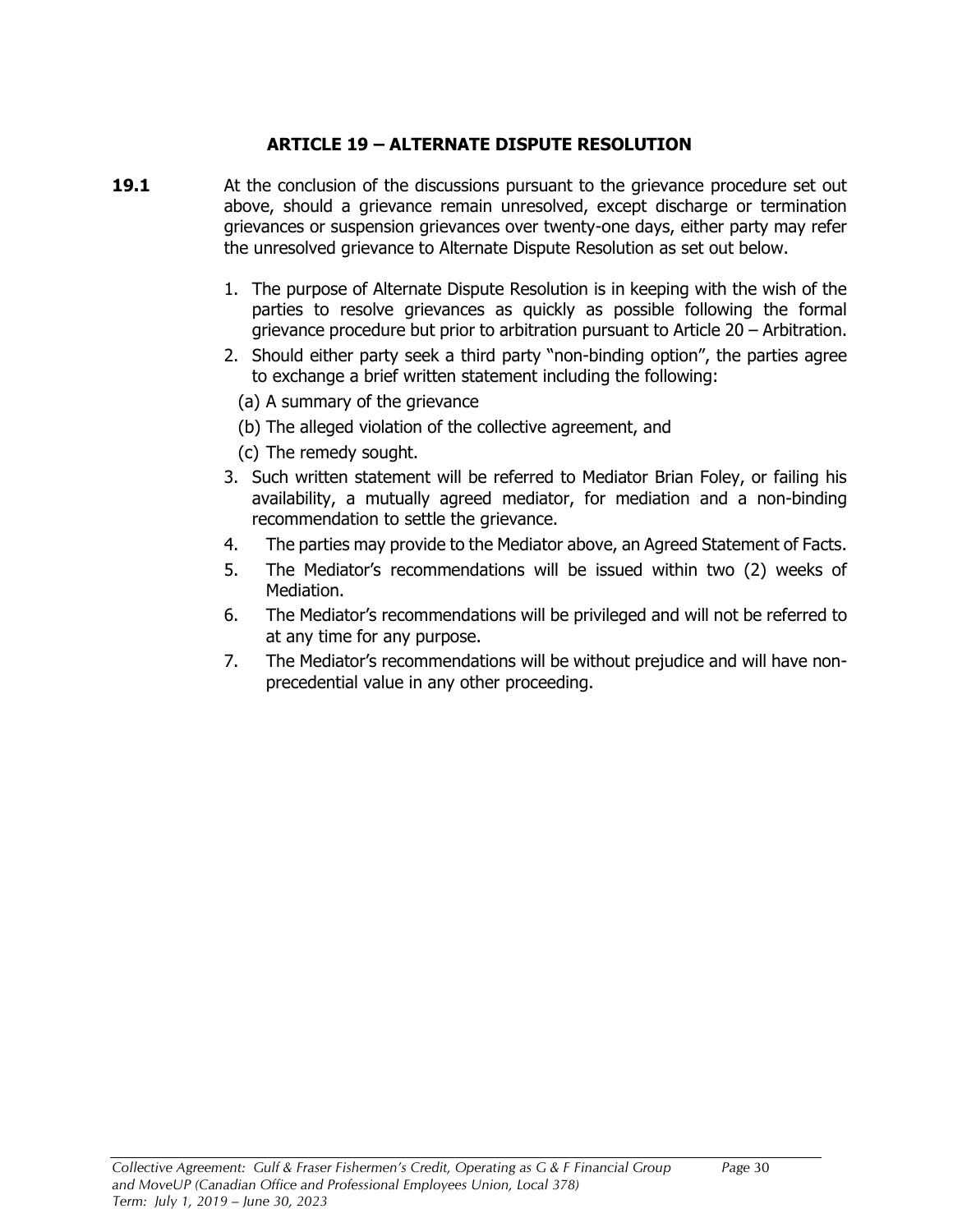#### **ARTICLE 20 — ARBITRATION**

- <span id="page-35-1"></span><span id="page-35-0"></span>**20.1** (a) When any difference arises between the Parties as to the interpretation, application, operation or alleged violation of this Agreement, including any question as to whether a matter is arbitrable or not, the matter may be referred by either Party to Arbitration.
	- (b) The Parties to this Agreement hereby agree to use the services of a single Arbitrator as a means of settling grievances and disputes.
- <span id="page-35-2"></span>**20.2** The Party desiring arbitration under this Article will within ten (10) working days notify the other Party, in writing. The notice shall set out the question(s) in the opinion of the Party seeking arbitration, to be arbitrated.
- <span id="page-35-3"></span>**20.3** The Parties to the dispute will thereupon meet within ten (10) working days to decide upon an Arbitrator. Failing agreement upon a person willing to act, either Party may apply to the Minister of Labour for the Province of British Columbia to appoint an Arbitrator. Hearings shall commence within thirty (30) working days of the appointment of the Arbitrator.
- <span id="page-35-4"></span>**20.4** Upon agreed appointment of an Arbitrator, the Arbitrator shall hear the Parties, settle the terms of question to be arbitrated if necessary and make his award within fifteen (15) working days of the appointment or within such extended period as may be mutually agreed to by the Parties to the dispute. The Arbitrator shall deliver his award, in writing, to each of the Parties and the award shall be final and binding on the Parties. The Arbitrator shall not be vested with the power to change, modify or alter any of the terms of this Agreement.
- <span id="page-35-5"></span>**20.5** Each Party shall pay their own costs and expenses of the Arbitration and one-half (½) the remuneration and expenses of the Arbitrator.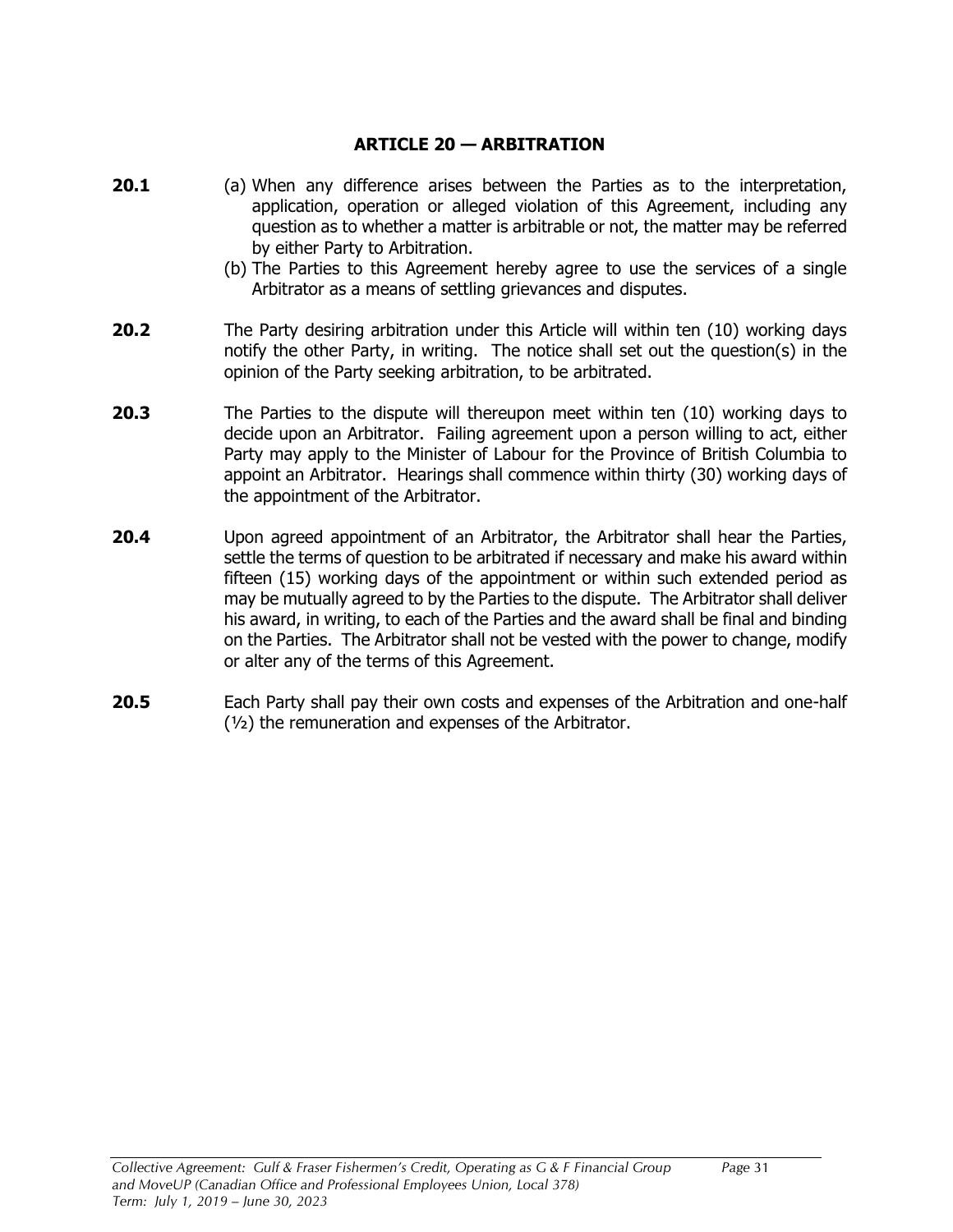#### **ARTICLE 21 — DURATION**

- <span id="page-36-1"></span><span id="page-36-0"></span>**21.1** This Agreement will be in full force and effect on and after July 1, 2019 to and including June 30, 2023**,** and shall automatically be renewed from year to year thereafter, unless either Party serves written notice of termination upon the other Party thereto, at least sixty (60) days prior to June 30, 2023**,** or sixty (60) days prior to June 30 in any subsequent year thereto.
- <span id="page-36-2"></span>**21.2** It is mutually agreed by the Parties to exclude from this Agreement the operation of Section 50(2) and (3) of the Labour Relations Code of BC.

#### **Signed at Burnaby, BC this 28th day of September, 2019**

**SIGNED ON BEHALF OF THE EMPLOYER SIGNED ON BEHALF OF THE UNION**

**Diane Sullivan, VP Human Resources** 

**"Original Signed"** [1994] The section of the section of the section of the section of the section of the section of the section of the section of the section of the section of the section of the section of the section of

**Yvonne Shen, Human Resources DaSun Ban, Job Steward**

"Original Signed" "Original Signed"

E&OE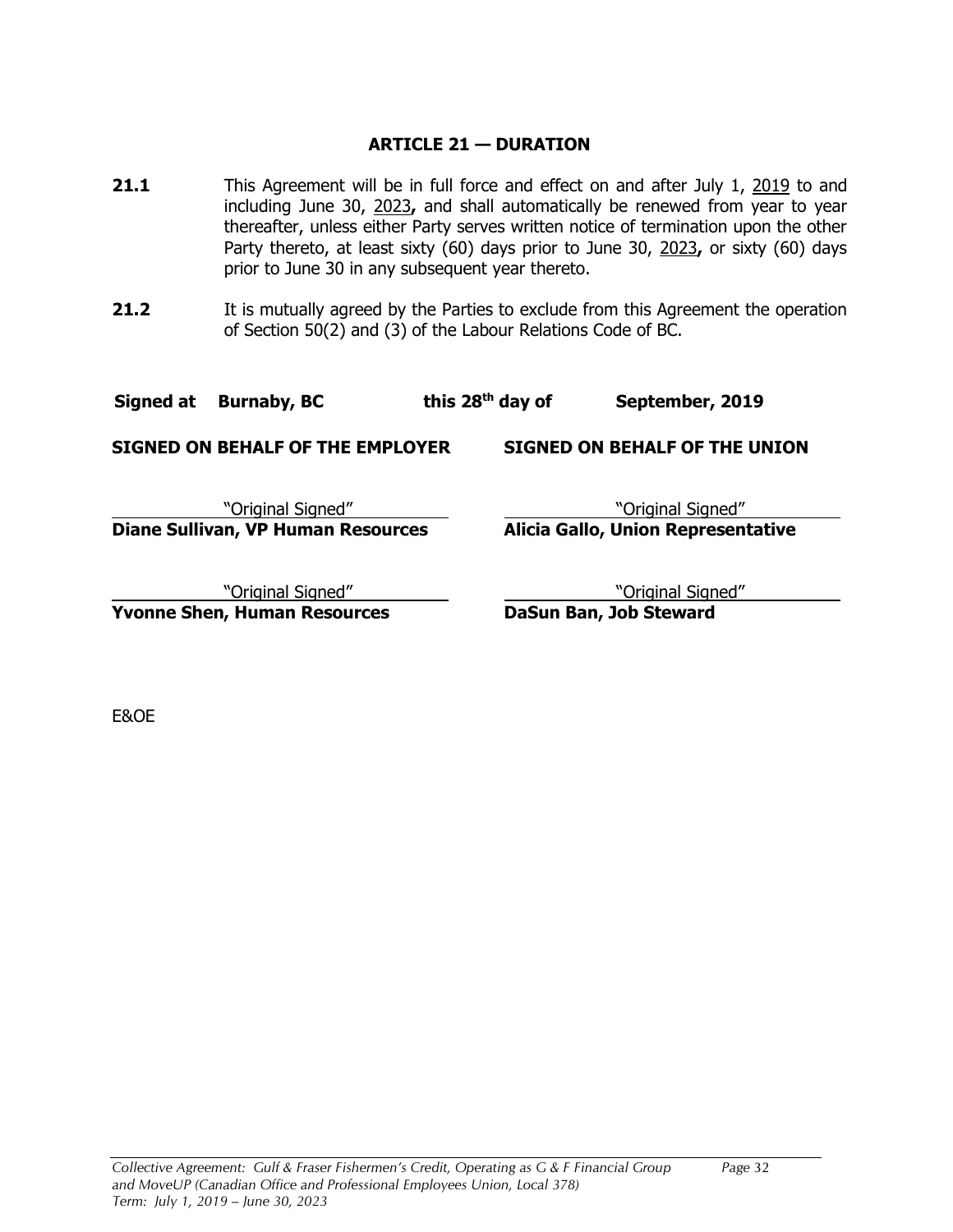#### **APPENDIX "A"**

# **JOB CLASSIFICATIONS and SALARY RANGES**

#### <span id="page-37-1"></span><span id="page-37-0"></span>**New Groups**

- Group 1 Member Services Partner
- Group II Money Advisor
- Group III Credit Services Partner
- Group IV Sr. Money Advisor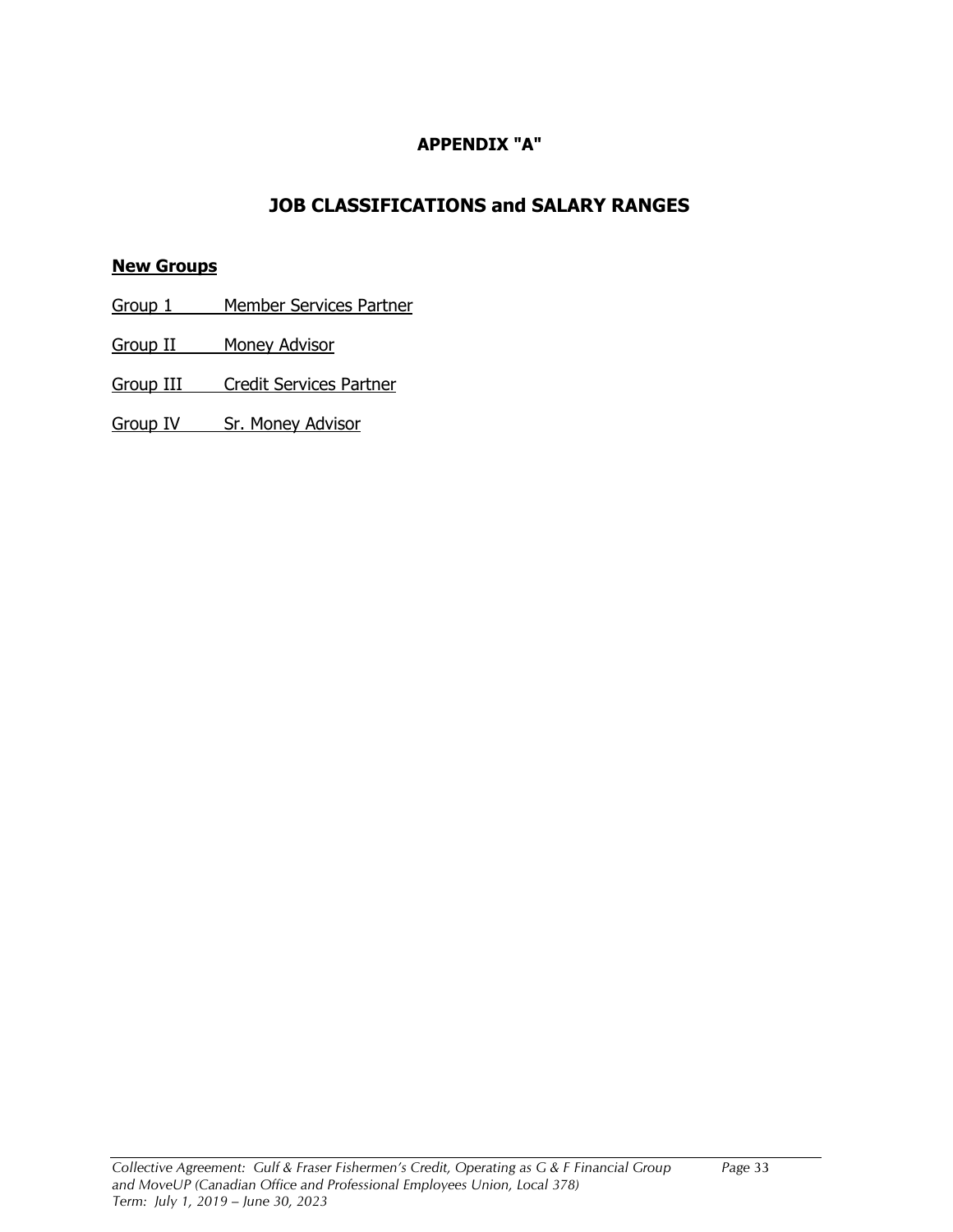#### **SALARY RANGES Effective July 2019\* – 1.75% Increase**

<span id="page-38-1"></span><span id="page-38-0"></span>

|                        |           | <b>START</b> | <b>12 MONTHS</b> | <b>24 MONTHS</b> | <b>36 MONTHS</b> | <b>48 MONTHS</b> |
|------------------------|-----------|--------------|------------------|------------------|------------------|------------------|
| GROUP 1**              |           |              |                  |                  |                  |                  |
| <b>Member Services</b> | Annual    | \$37,942.64  | \$41,067.45      | \$45,212.78      |                  |                  |
| Partner                | Monthly   | 3,161.89     | 3,422.29         | 3,767.73         |                  |                  |
|                        | Bi-weekly | 1,459.33     | 1,579.52         | 1,738.95         |                  |                  |
|                        | Hourly    | 20.85        | 22.56            | 24.84            |                  |                  |
|                        |           |              |                  |                  |                  |                  |
| <b>GROUP 2</b>         |           |              |                  |                  |                  |                  |
| Money Advisor          | Annual    | \$37,942.64  | \$40,185.21      | \$44,514.93      | \$46,761.79      | \$50,068.84      |
|                        | Monthly   | 3,161.89     | 3,348.77         | 3,709.58         | 3,896.82         | 4,172.40         |
|                        | Bi-weekly | 1,459.33     | 1,545.58         | 1,712.11         | 1,798.53         | 1,925.72         |
|                        | Hourly    | 20.85        | 22.08            | 24.46            | 25.69            | 27.51            |
|                        |           |              |                  |                  |                  |                  |
| <b>GROUP 3</b>         |           |              |                  |                  |                  |                  |
| <b>Credit Services</b> | Annual    | \$42,812.63  | \$44,514.93      | \$46,761.79      | \$51,212.64      | \$54,519.69      |
| Partner                | Monthly   | 3,567.72     | 3,709.58         | 3,896.82         | 4,267.72         | 4,543.31         |
|                        | Bi-weekly | 1,646.64     | 1,712.11         | 1,798.53         | 1,969.72         | 2,096.91         |
|                        | Hourly    | 23.52        | 24.46            | 25.69            | 28.14            | 29.96            |
|                        |           |              |                  |                  |                  |                  |
| <b>GROUP 4</b>         |           |              |                  |                  |                  |                  |
| Sr. Money              | Annual    | \$48,142.49  | \$49,844.80      | \$52,329.64      | \$55,329.03      | \$58,204.07      |
| Advisor                | Monthly   | 4,011.87     | 4,153.73         | 4,360.80         | 4,610.75         | 4,850.34         |
|                        | Bi-weekly | 1,851.63     | 1,917.11         | 2,012.68         | 2,128.04         | 2,238.62         |
|                        | Hourly    | 26.45        | 27.39            | 28.75            | 30.40            | 31.98            |

\*Note: Wage adjustments set out in the above grid are effective the first payroll following July  $1<sup>st</sup>$ , 2019.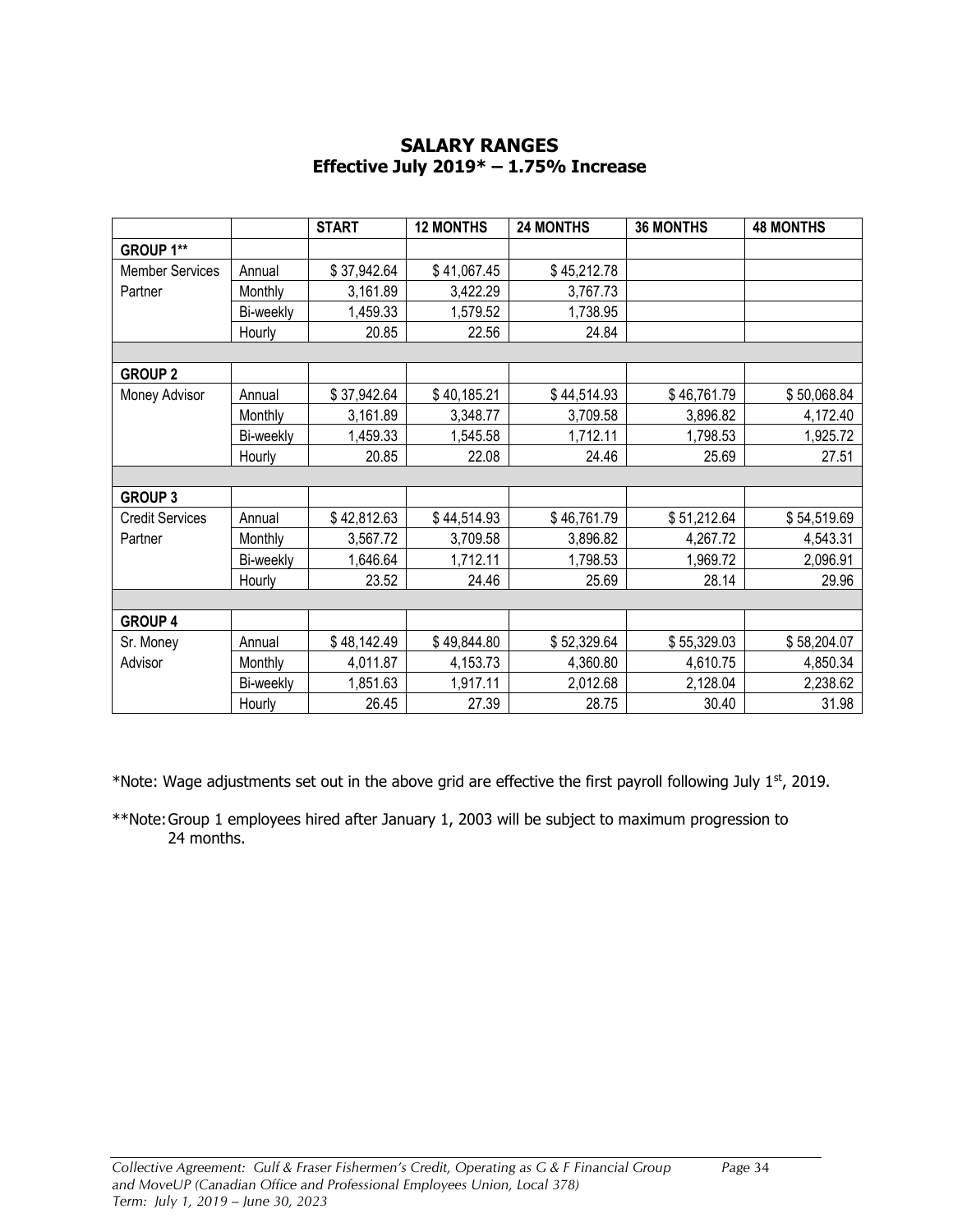#### **SALARY RANGES Effective July 2020\* – 2.25% Increase**

<span id="page-39-1"></span><span id="page-39-0"></span>

|                        |           | <b>START</b> | <b>12 MONTHS</b> | <b>24 MONTHS</b> | <b>36 MONTHS</b> | <b>48 MONTHS</b> |
|------------------------|-----------|--------------|------------------|------------------|------------------|------------------|
| GROUP 1**              |           |              |                  |                  |                  |                  |
| <b>Member Services</b> | Annual    | \$38,796.35  | \$41,991.47      | \$46,230.07      |                  |                  |
| Partner                | Monthly   | 3,233.03     | 3,499.29         | 3,852.51         |                  |                  |
|                        | Bi-weekly | 1,492.17     | 1,615.06         | 1,778.08         |                  |                  |
|                        | Hourly    | 21.32        | 23.07            | 25.40            |                  |                  |
|                        |           |              |                  |                  |                  |                  |
| <b>GROUP 2</b>         |           |              |                  |                  |                  |                  |
| Money Advisor          | Annual    | \$38,796.34  | \$41,089.38      | \$45,516.51      | \$47,813.93      | \$51,195.39      |
|                        | Monthly   | 3,233.03     | 3,424.11         | 3,793.04         | 3,984.49         | 4,266.28         |
|                        | Bi-weekly | 1,492.17     | 1,580.36         | 1,750.64         | 1,839.00         | 1,969.05         |
|                        | Hourly    | 21.32        | 22.58            | 25.01            | 26.27            | 28.13            |
|                        |           |              |                  |                  |                  |                  |
| <b>GROUP 3</b>         |           |              |                  |                  |                  |                  |
| <b>Credit Services</b> | Annual    | \$43,775.91  | \$45,516.51      | \$47,813.93      | \$52,364.92      | \$55,746.38      |
| Partner                | Monthly   | 3,647.99     | 3,793.04         | 3,984.49         | 4,363.74         | 4,645.53         |
|                        | Bi-weekly | 1,683.69     | 1,750.63         | 1,839.00         | 2,014.04         | 2,144.09         |
|                        | Hourly    | 24.05        | 25.01            | 26.27            | 28.77            | 30.63            |
|                        |           |              |                  |                  |                  |                  |
| <b>GROUP 4</b>         |           |              |                  |                  |                  |                  |
| Sr. Money              | Annual    | \$49,225.70  | \$50,966.30      | \$53,507.06      | \$56,573.94      | \$59,513.67      |
| Advisor                | Monthly   | 4,102.14     | 4,247.19         | 4,458.92         | 4,714.49         | 4,959.47         |
|                        | Bi-weekly | 1,893.30     | 1,960.24         | 2,057.96         | 2,175.92         | 2,288.99         |
|                        | Hourly    | 27.05        | 28.00            | 29.40            | 31.08            | 32.70            |

\*Note: Wage adjustments set out in the above grid are effective the first payroll following July 1st, 2020.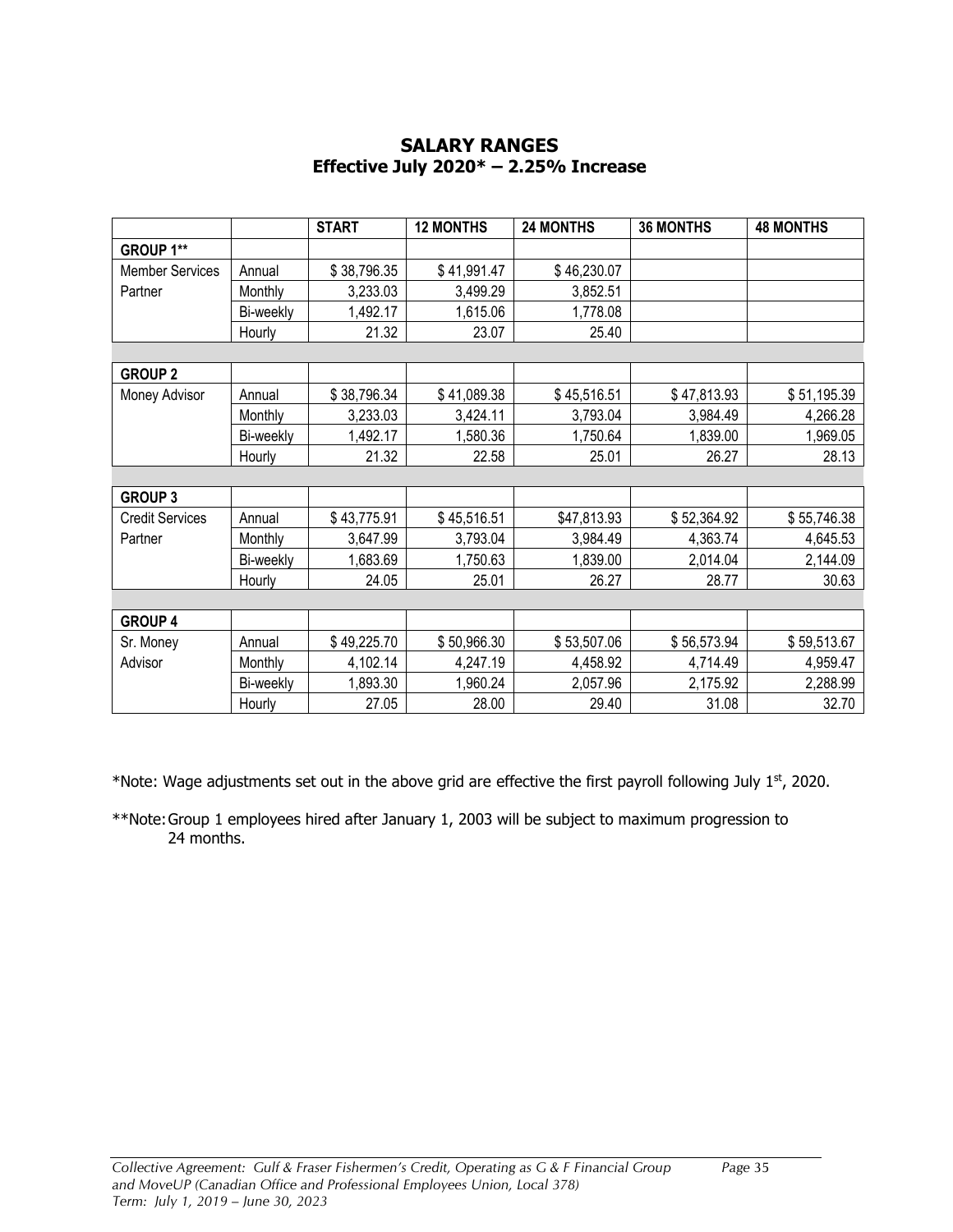#### **SALARY RANGES Effective July 2021\* – 2.5% Increase**

<span id="page-40-1"></span><span id="page-40-0"></span>

|                        |           | <b>START</b> | <b>12 MONTHS</b> | 24 MONTHS   | <b>36 MONTHS</b> | <b>48 MONTHS</b> |
|------------------------|-----------|--------------|------------------|-------------|------------------|------------------|
| GROUP 1**              |           |              |                  |             |                  |                  |
| <b>Member Services</b> | Annual    | \$39,766.25  | \$43,041.26      | \$47,385.82 |                  |                  |
| Partner                | Monthly   | 3,313.85     | 3,586.77         | 3,948.82    |                  |                  |
|                        | Bi-weekly | 1,529.47     | 1,655.43         | 1,822.53    |                  |                  |
|                        | Hourly    | 21.85        | 23.65            | 26.04       |                  |                  |
|                        |           |              |                  |             |                  |                  |
| <b>GROUP 2</b>         |           |              |                  |             |                  |                  |
| Money Advisor          | Annual    | \$39,766.25  | \$42,116.61      | \$46,654.42 | \$49,009.28      | \$52,475.27      |
|                        | Monthly   | 3,313.85     | 3,509.72         | 3,887.87    | 4,084.11         | 4,372.94         |
|                        | Bi-weekly | 1,529.47     | 1,619.87         | 1,794.40    | 1,884.97         | 2,018.28         |
|                        | Hourly    | 21.85        | 23.14            | 25.63       | 26.93            | 28.83            |
|                        |           |              |                  |             |                  |                  |
| <b>GROUP 3</b>         |           |              |                  |             |                  |                  |
| <b>Credit Services</b> | Annual    | \$44,870.31  | \$46,654.42      | \$49,009.28 | \$53,674.05      | \$57,140.04      |
| Partner                | Monthly   | 3,739.19     | 3,887.87         | 4,084.11    | 4,472.84         | 4,761.67         |
|                        | Bi-weekly | 1,725.78     | 1,794.40         | 1,884.97    | 2,064.39         | 2,197.69         |
|                        | Hourly    | 24.65        | 25.63            | 26.93       | 29.49            | 31.40            |
|                        |           |              |                  |             |                  |                  |
| <b>GROUP 4</b>         |           |              |                  |             |                  |                  |
| Sr. Money              | Annual    | \$50,456.35  | \$52,240.46      | \$54,844.73 | \$57,988.28      | \$61,001.51      |
| Advisor                | Monthly   | 4,204.70     | 4,353.37         | 4,570.39    | 4,832.36         | 5,083.46         |
|                        | Bi-weekly | 1,940.63     | 2,009.25         | 2,109.41    | 2,230.32         | 2,346.21         |
|                        | Hourly    | 27.72        | 28.70            | 30.13       | 31.86            | 33.52            |

\*Note: Wage adjustments set out in the above grid are effective the first payroll following July 1<sup>st</sup>, 2021.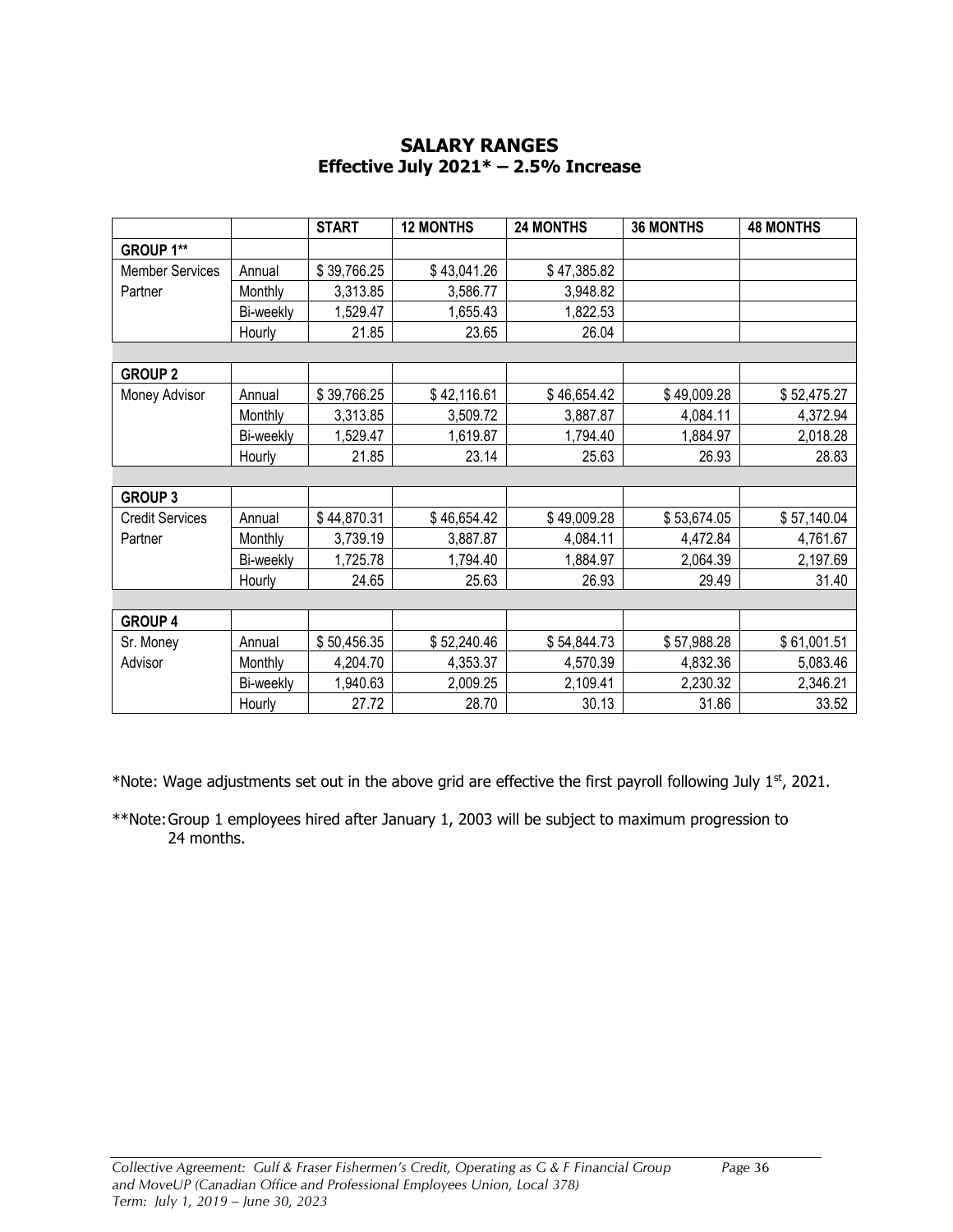#### **SALARY RANGES Effective July 2022\* – 2.5% Increase**

<span id="page-41-1"></span><span id="page-41-0"></span>

|                        |           | <b>START</b> | <b>12 MONTHS</b> | <b>24 MONTHS</b> | <b>36 MONTHS</b> | <b>48 MONTHS</b> |
|------------------------|-----------|--------------|------------------|------------------|------------------|------------------|
| GROUP 1**              |           |              |                  |                  |                  |                  |
| <b>Member Services</b> | Annual    | \$40,760.41  | \$44,117.29      | \$48,570.47      |                  |                  |
| Partner                | Monthly   | 3,396.70     | 3,676.44         | 4,047.54         |                  |                  |
|                        | Bi-weekly | 1,567.71     | 1,696.82         | 1,868.09         |                  |                  |
|                        | Hourly    | 22.40        | 24.24            | 26.69            |                  |                  |
|                        |           |              |                  |                  |                  |                  |
| <b>GROUP 2</b>         |           |              |                  |                  |                  |                  |
| Money Advisor          | Annual    | \$40,760.41  | \$43,169.53      | \$47,820.79      | \$50,234.51      | \$53,787.16      |
|                        | Monthly   | 3,396.70     | 3,597.46         | 3,985.07         | 4,186.21         | 4,482.26         |
|                        | Bi-weekly | 1,567.71     | 1,660.37         | 1,839.26         | 1,932.10         | 2,068.74         |
|                        | Hourly    | 22.40        | 23.72            | 26.28            | 27.60            | 29.55            |
|                        |           |              |                  |                  |                  |                  |
| <b>GROUP 3</b>         |           |              |                  |                  |                  |                  |
| <b>Credit Services</b> | Annual    | \$45,992.07  | \$47,820.79      | \$50,234.51      | \$55,015.90      | \$58,568.54      |
| Partner                | Monthly   | 3,832.67     | 3,985.07         | 4,186.21         | 4,584.66         | 4,880.71         |
|                        | Bi-weekly | 1,768.93     | 1,839.26         | 1,932.10         | 2,116.00         | 2,252.64         |
|                        | Hourly    | 25.27        | 26.28            | 27.60            | 30.23            | 32.18            |
|                        |           |              |                  |                  |                  |                  |
| <b>GROUP 4</b>         |           |              |                  |                  |                  |                  |
| Sr. Money              | Annual    | \$51,717.75  | \$53,546.47      | \$56,215.85      | \$59,437.99      | \$62,526.55      |
| Advisor                | Monthly   | 4,309.81     | 4,462.21         | 4,684.65         | 4,953.17         | 5,210.55         |
|                        | Bi-weekly | 1,989.14     | 2,059.48         | 2,162.15         | 2,286.08         | 2,404.87         |
|                        | Hourly    | 28.42        | 29.42            | 30.89            | 32.66            | 34.36            |

\*Note: Wage adjustments set out in the above grid are effective the first payroll following July 1<sup>st</sup>, 2022.